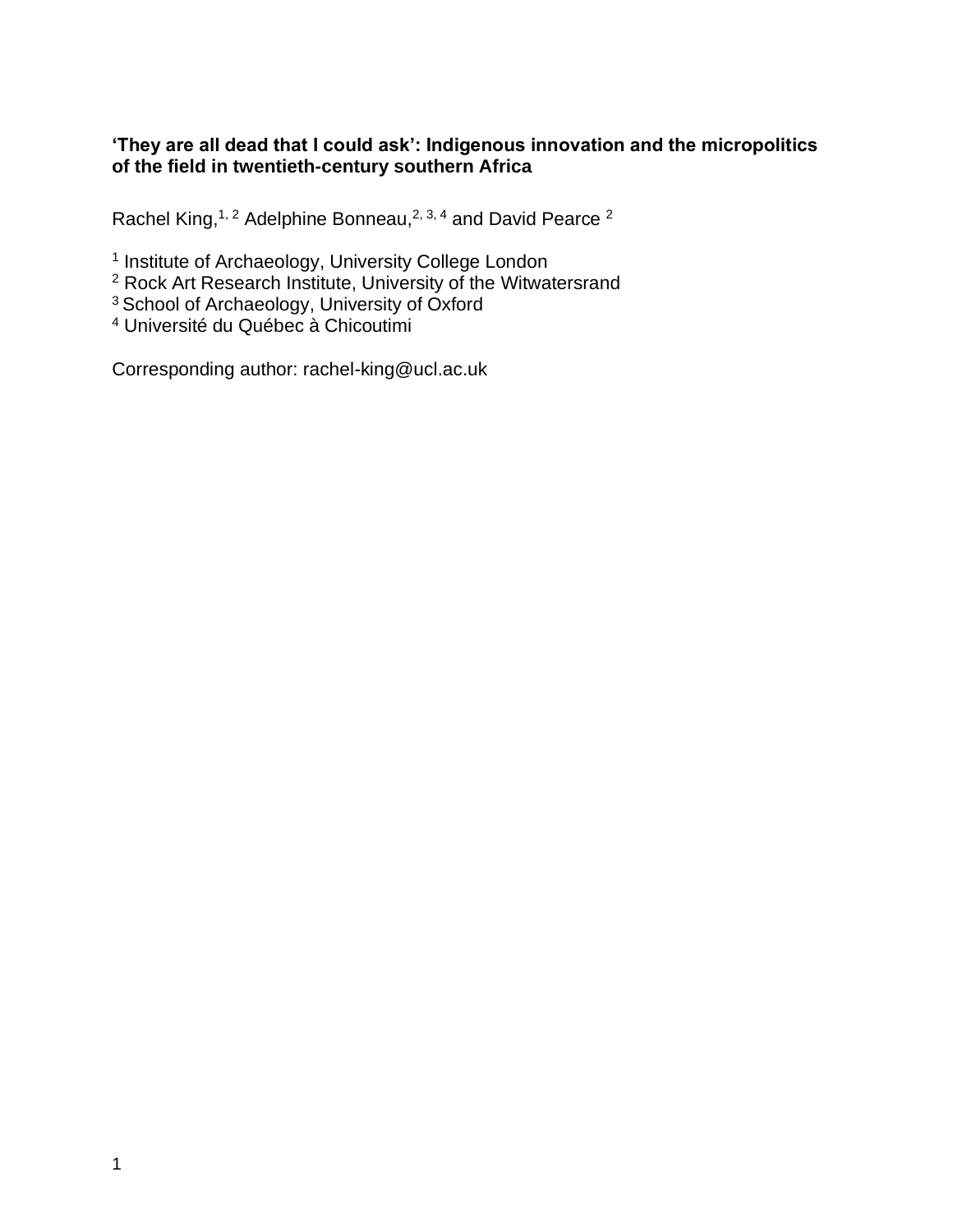# **Abstract**

Recovering the agency, skill, and innovation of archaeological field assistants from historical encounters is essential to interrogating processes of knowledge production, but is often hampered by access to appropriate archival sources and methods. We detail a field project from early twentieth-century Basutoland (modern-day Lesotho) that is unique both for its aim to salvage details of rock art production as a dying craft and for its archive chronicling the project's intellectual journey from experiment to draft manuscripts to published work over more than three decades. We argue that critical historiographic attention to this archive offers a guide for examining the intimate dynamics of fieldwork and the effects of these micropolitics on the archaeological canon. We demonstrate how sustained attention to long processes of knowledge production can pinpoint multiple instances in which the usability of field assistants' scientific knowledge is qualified, validated, or rejected, and in this case how an African assistant is transformed into an ethnographic interlocutor. For rock art studies especially, this represents a need for interrogating the epistemic cultures – not just the content – of foundational historical data.

**Keywords** rock art, salvage ethnography, innovation, Indigenous knowledge, usable past

## **1. Introduction**

A desire to recover Indigenous scientific knowledge has become a major feature of archaeology in post-colonial contexts. Within many African states post-independence, the 'usable past' became a shorthand for how Indigenous historical knowledge specifically could be mobilised for wider social purposes, including the destabilisation of western colonial epistemologies (Ranger 1976). Usable pasts treated the past as a total knowledge system, with Indigenous scientific skills like craft production and performance seen as essential to both the content and practice of history-writing. Not every past or skill was deemed usable, though: communities who found themselves under- or un-represented in post-independence political life were not major constituencies in these projects. For nomadic or hunter-gatherer populations who lacked national representation and/or were actively persecuted, their pasts were often treated as less-than-usable for promoting visions of global progress.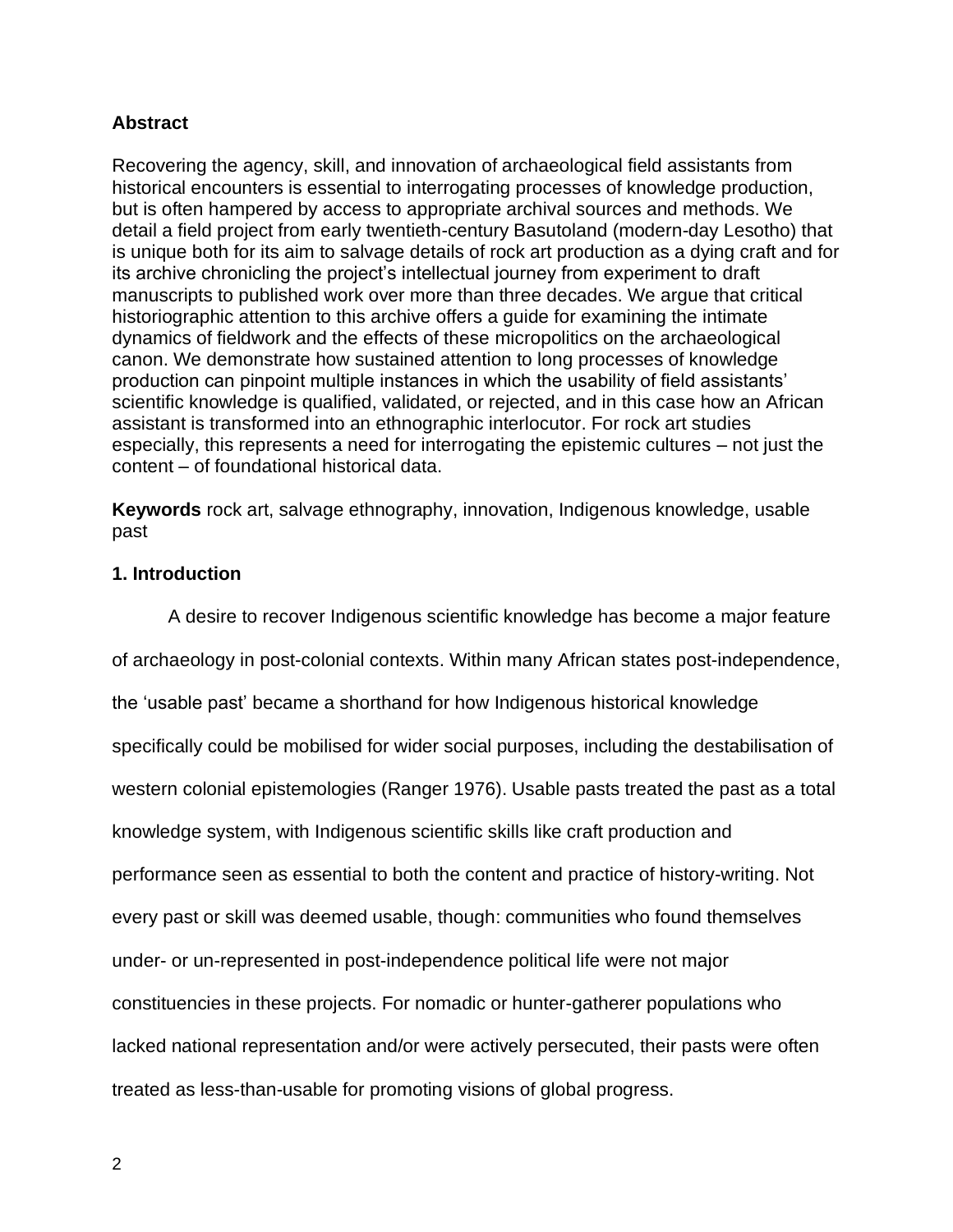Now, usable pasts refer to archaeological research addressing current socioeconomic challenges (often as part of co-creative work with local stakeholders) (Lane 2011), and changes to the term's use showcase the trajectories that debates over accessing Indigenous knowledge systems have taken in the past half-century. The earlier iteration of usable pasts bears revisiting, though. It illustrates one way in which Indigenous scientific knowledge was cast as essential to transforming the entire enterprise of history-writing, and directs us to the challenges of recovering this knowledge from primary sources whose authors questioned its use and value.

Here, we explore the potential for revising our understanding of how Indigenous forms of knowledge – especially *scientific* or *skills-based* knowledge – were transformed into or excluded from archaeological evidence, and how we can access the practical and epistemological processes that produced these transformations through archives documenting the full lifespan of a historical research project: field notes, correspondence, manuscripts, and publications. We illustrate this through one particular encounter: a 1930 meeting between a man called Mapote and Marion Walsham How (an amateur archaeologist and historian) in colonial Basutoland, which resulted in Mapote producing an exemplar of extant 'Bushman' rock art practices (Figures 1 & 2). Mapote's Stone, as the product of this meeting was known, subsequently became a reference specimen for regional painting and pigment-making.

We employ an 'along the grain' historical ethnography – reading archives to understand the habits of reasoning at work within them (Stoler 2009) – drawing on new archival material and pigment analyses to elaborate the lifespan of How and Mapote's project from its execution in 1930 to publication in 1962, and its eventual incorporation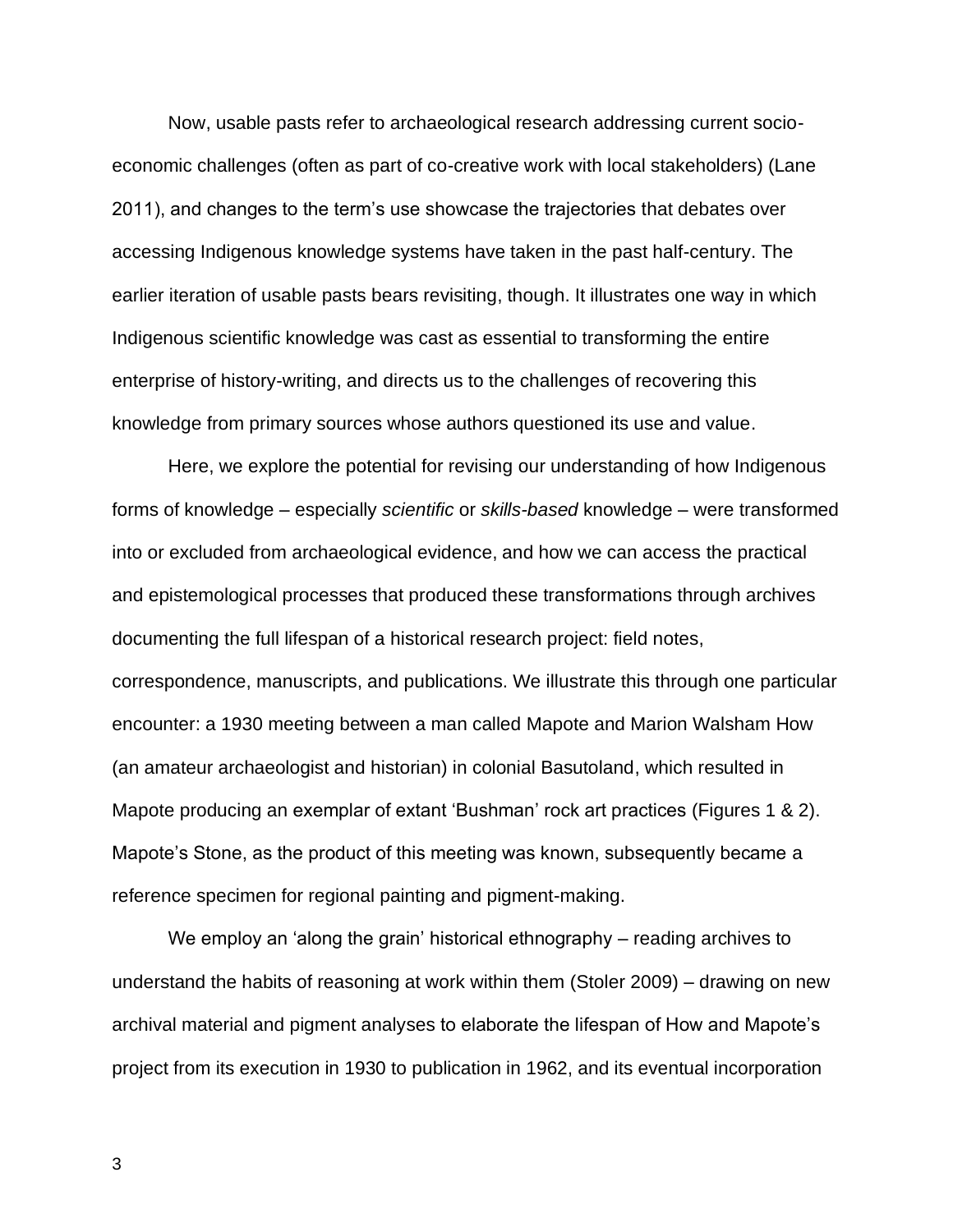into rock art canon. This allows us to illustrate the transformation of Mapote from a field assistant to an ethnographic informant, of How from an amateur to an expert, and of their experiment into major piece of rock art scholarship. We further suggest that despite rock art studies' decades-long reflection on the use of ethnographic data, the field has paid insufficient attention to how ethnographic records were given their evidentiary status – the epistemological processes accessible through critical historiographic work.

This discussion sits at the intersection of imperatives to seek new archaeological perspectives on Indigenous innovation and interrogate how to utilise historical ethnographic data in archaeological interpretation. Both strands of thought emphasise the resilience of Indigenous knowledge over time and its empirical challenge to Western epistemologies and their networks (cf. Fredriksen and Bandama 2016; Roddick and Stahl 2016). These latter knowledge systems, however, have never been stable but are produced and affirmed through practice – especially fieldwork where 'personal and affective forces' (Jacobs 2006: 566) among researchers creates a crucial arena for knowledge-making. We demonstrate how a historical ethnographic approach to field research, its archive, and their 'epistemic cultures' (Dubow 2006) can surface the intimate micropolitics of knowledge production and erasure in a colonial context with global resonance, particularly regarding our field's use of salvage ethnographies like How's.

### **2. How (some) African pasts became useable**

The 1970s and 1980s saw the usability of indigenous knowledge at the centre of movements to revise both the stakes and the practice of history-writing in Africa during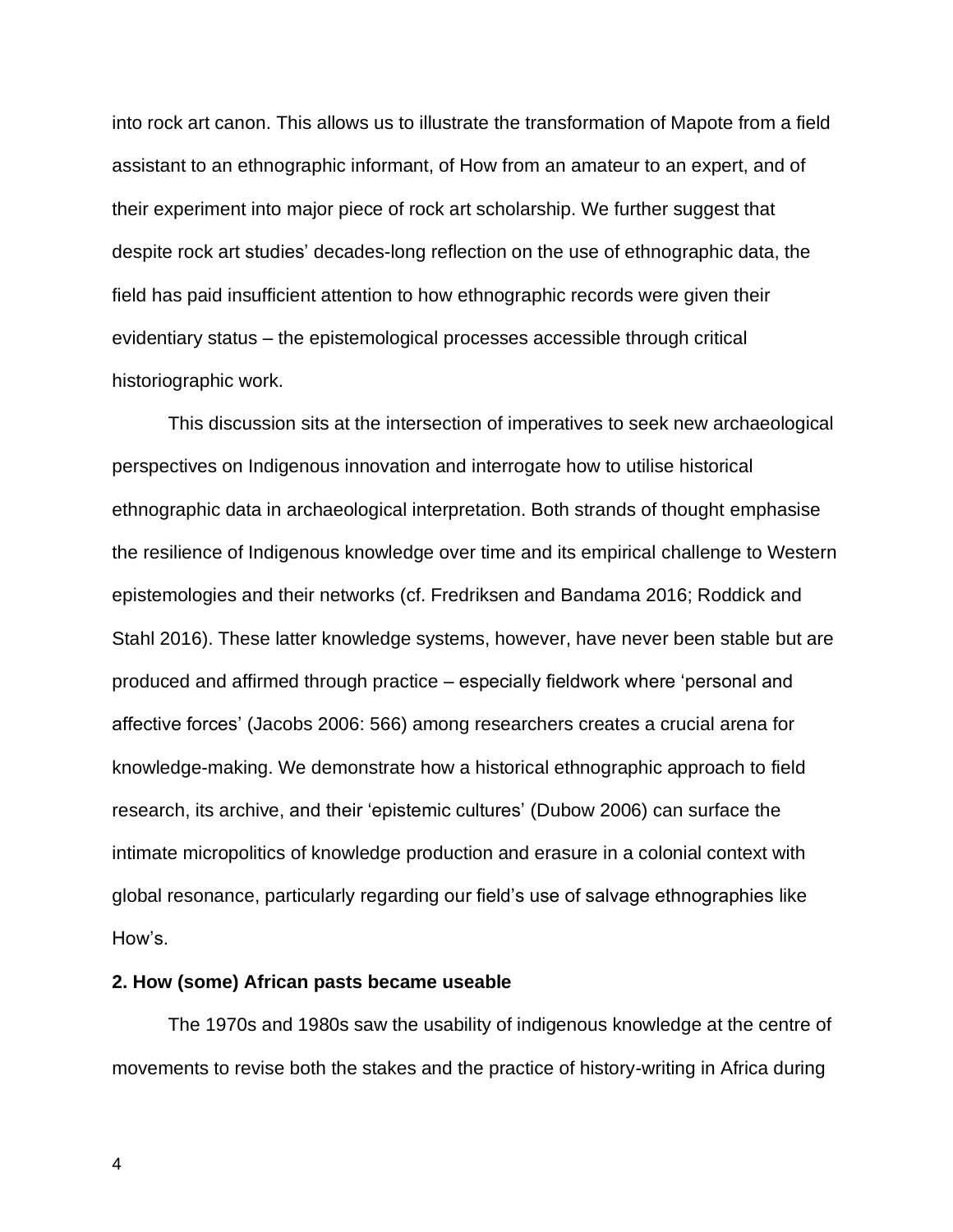a period of nation-building in a new developmentalist, Cold War-era order (Jewsiewicki 1982). Scholars like Valentin Mudimbe (1988) argued that the qualification or minimisation of African knowledge was deeply embedded in the discourses of social science (especially anthropology) through a division between scientific and naïve epistemologies. Usable pasts in this sense involved revising not only the raw materials of the past but also how the very notion of what constituted science implicated longer experiences of field practices and methodologies that disenfranchised African ways of knowing (Masolo 1991: 1006; Mavhunga 2017: 5-7). This resonated globally: Gayatri Spivak (1999) specifically took aim at how the transfer or hybridisation of knowledge in colonial contexts unavoidably cast 'native informants' as 'junior collaborators' (Masolo 2003: 25; cf. Hountondji 1995) who mediated the transfer of information between the core and the periphery but whose agency and expertise was minimised or negated.

We see this at work over the course of the nineteenth and twentieth centuries as sciences like ornithology, botany, and geology developed via conduits and in field sites established through expanding imperialisms (e.g. Schumaker 2001). In Anglophone African colonies like those we consider here, archaeology was often entangled with these disciplines both through its practice (occurring within or alongside other scientific expeditions) and through the network of practitioners involved.

In South Africa and Basutoland, archaeological and ethnological work in the midto-late nineteenth century was carried out by naturalists (including interested amateurs) and professional surveyors and bureaucrats, part of a growing middle-class intelligentsia that sought to fashion a local scientific culture premised on evolutionist ideas of African antiquity (Dubow 2004, 2006). Archaeology was co-opted into political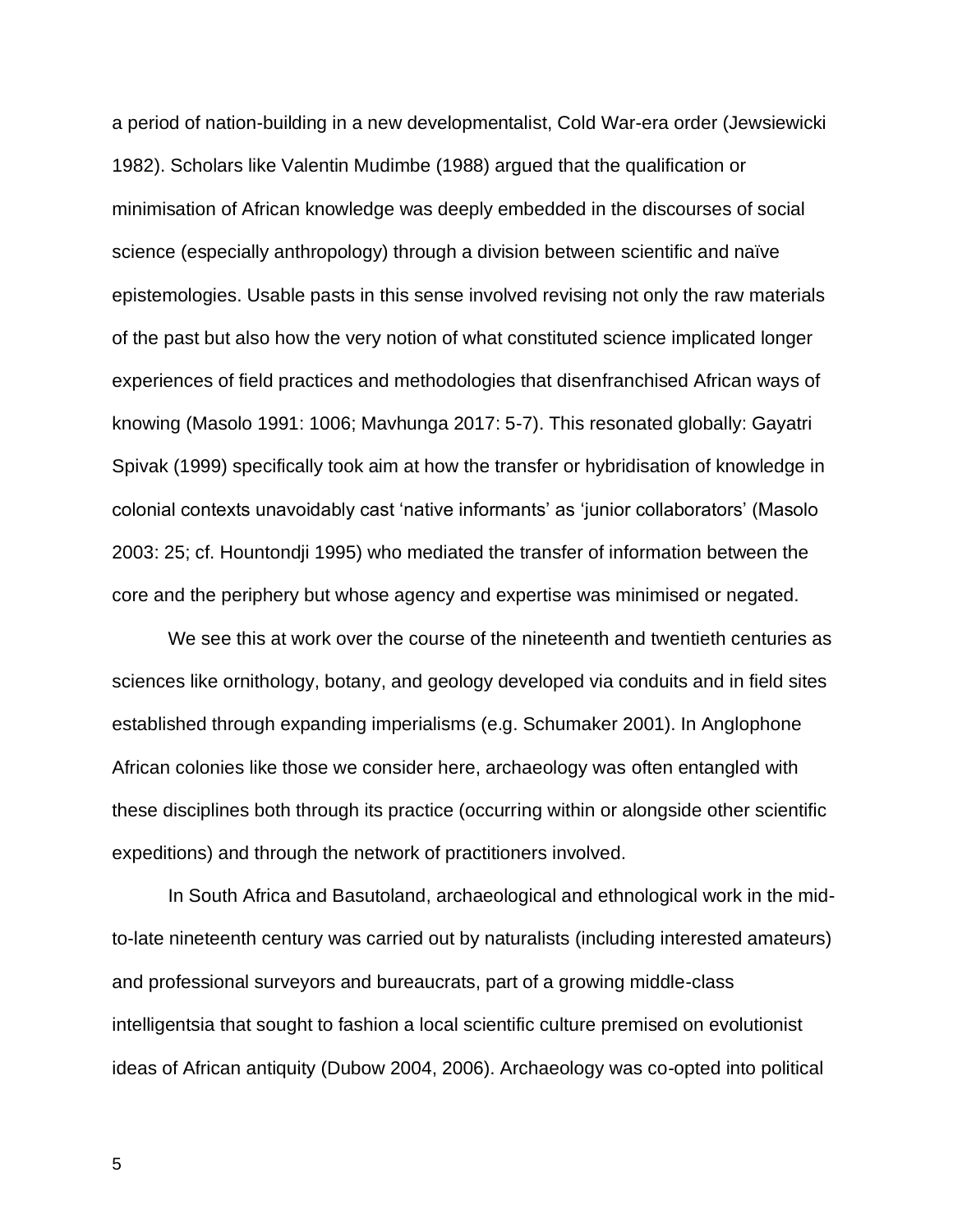agendas during the first part of the twentieth century, and following South Africa's 1910 union the erasure of non-white identity from archaeological interpretation became central to the discipline's nation-building role (Schlanger 2002). From the 1940s-1950s, archaeologists like the Abbé Henri Breuil (under patronage of two-time Prime Minister Jan Smuts) bolstered white South Africans' sense of custodianship over the past while putting South African rock art on the global map (Dubow 2019: 31, 34). The denial of African pasts and African voices was National Party policy (which produced the apartheid system) from 1948-1994, and the ability to write history (albeit not always of deep or long pasts) from non-white perspectives became a focus of the liberation struggle (e.g. Biko 1987).

Despite the post-independence historical revisionism described above and the eventual impact of global movements like the Subaltern Studies Collective, Clapperton Mavhunga (2017) argues that ingenuity and innovation in Africa's long-term history remain under-theorised and under-explored. African communities practicing huntergatherer lifeways, for one, are consistently neglected in this regard: much ethnographic and archaeological scholarship continues to wrestle with treating forager knowledge systems as dynamic and adaptable while also representing a continuity with a deep, autochthonous past, this latter being a key component of arguments for political visibility and cultural rights among peoples who are often marginalised.

Archaeologists engaged in conversation and activism prioritising Indigenous knowledge systems will be familiar with many of these themes. We might also recognise the challenges that present themselves when seeking appropriate archaeological and anthropological approaches to 'learn from, reapply, or protect aspects of local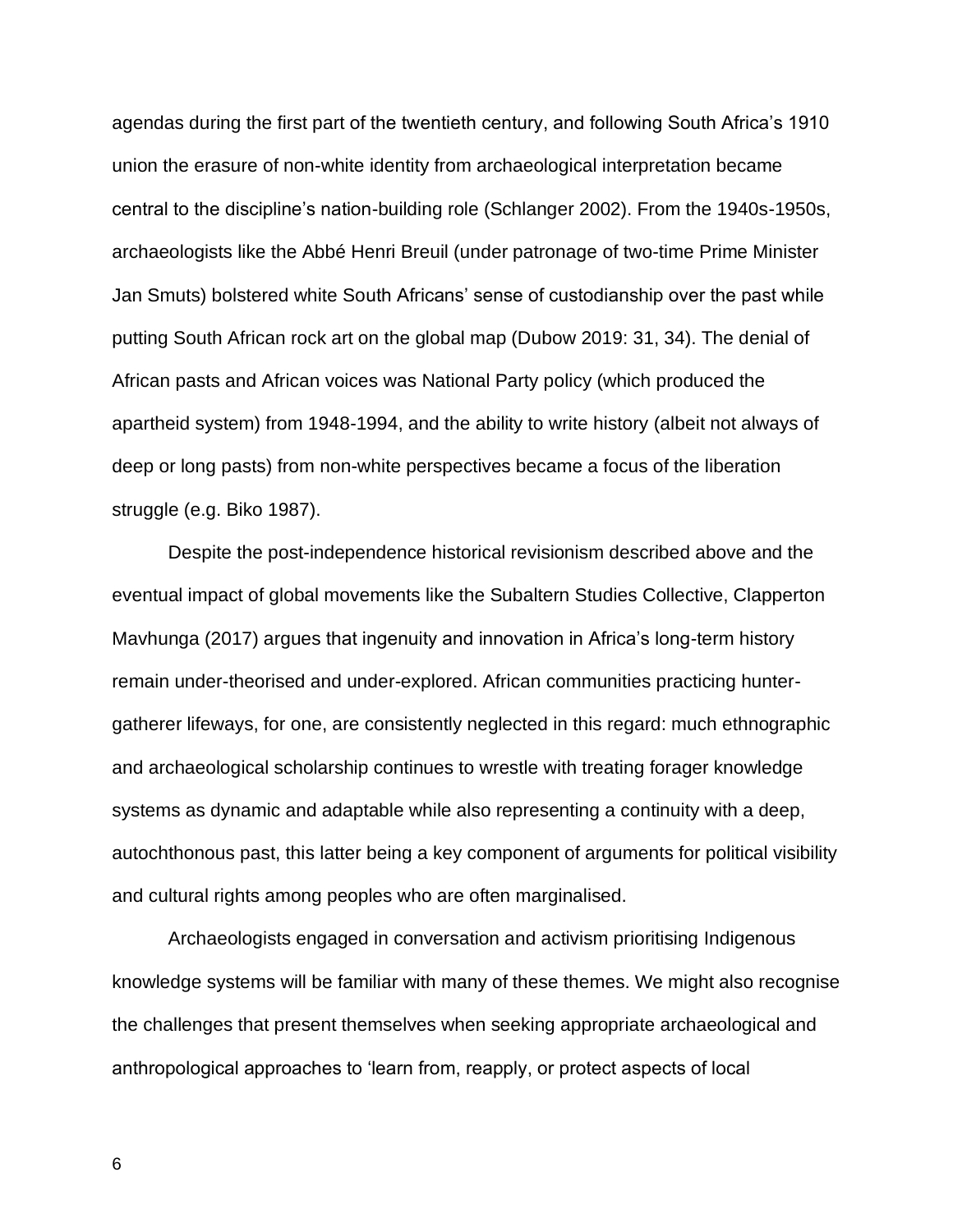technologies' (Stump 2013: 269): the need to historicise this knowledge; the assumption that Western and non-Western knowledge systems simply *are* disparate without interrogating how disparateness has been produced socially; and the degree to which hybrid or co-creative endeavours between different forms of knowledge meaningfully shift underlying epistemologies and their power centres. Relatedly, in critical ethnoarchaeological interventions sustained engagements with Indigenous communities placing 'contemporary human-material relationships' at the forefront of analyses can challenge the creation and use of archaeological theory, and also the elitist features of the knowledge communities in which archaeologists operate (Cunningham and MacEachern 2016: 633; Lyons and Casey 2016: 612; cf. Gosselain 2016).

These problematics often concern themselves with knowledge production at the interface of encounter, but of equal importance are the long-term processes that work on this ethnographic knowledge once it enters into a scientific network. This issue is germane to studies of archaeological and ethnographic collections, whose long lives enable layers of meaning to accrete over time, with each layer requiring detailed attention to the historical circumstances in which collections were enmeshed. We are reminded that an artefact or a specimen is not 'what it is simply because it was found in a fieldwork setting' but because of what happens to it once it is detached from that setting (Stevenson et al. 2017: 114).

These perspectives help us to understand the mechanisms of reasoning and archiving whereby objects, information, and, in this case, Mapote himself could be transformed from an assistant into an ethnographic curiosity, and his Stone into archaeological specimen. This relates partly to what Christina Riggs (2017: 157) calls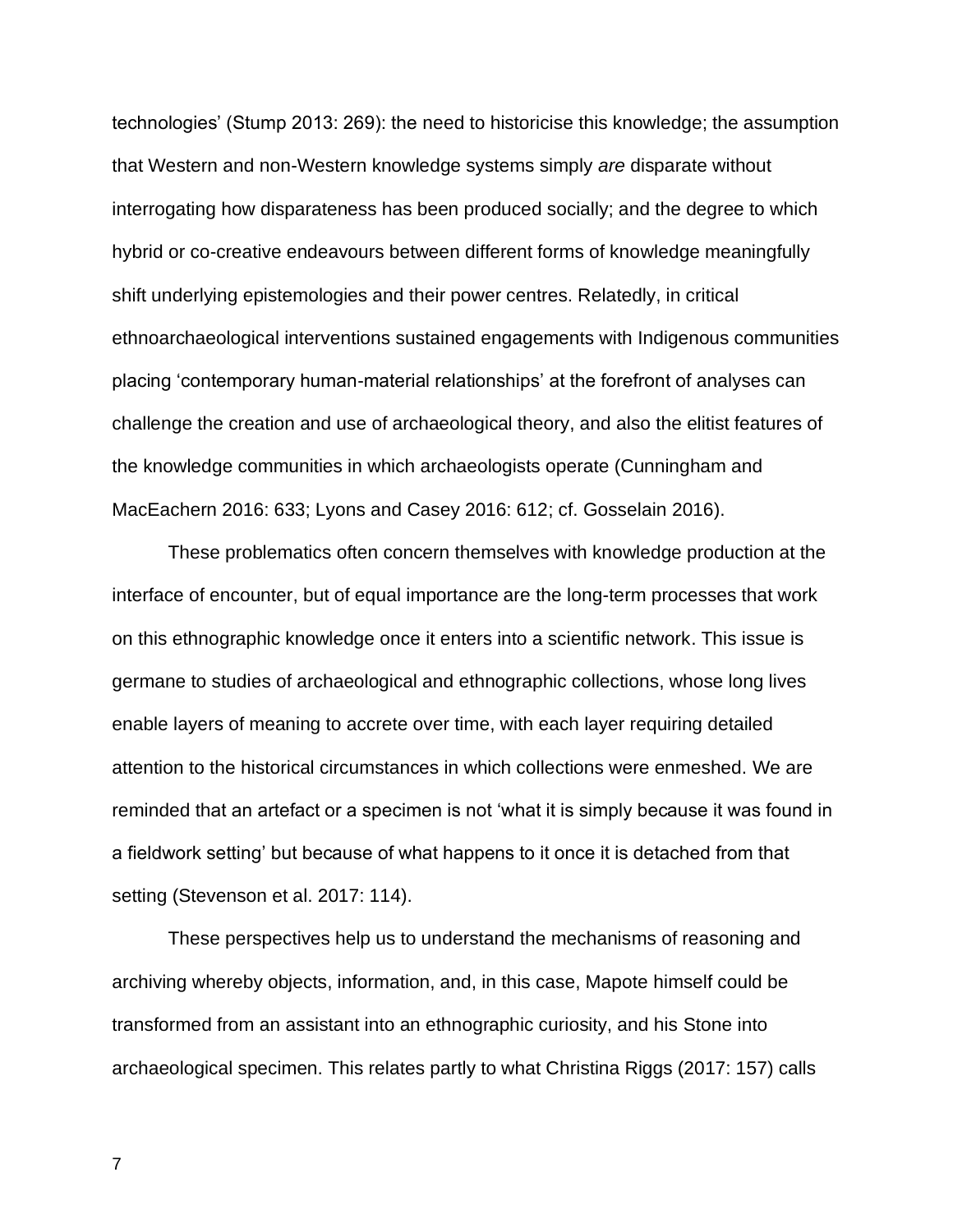archaeology's 'archival apparatus': the documentation, organisation, publication, measurements, and other treatments of objects that codify them as worthy of regularised, scientific knowing. In this case, as we will see, the archival apparatus worked on a person as well as his art – a dehumanisation that should not be lost on us. For rock art, illustration especially represented a technology necessary to make images and objects more objective (cf. Daston and Galison 1992), as the sub-field developed its own (often regionally-specific) conventions and standards over the course of the twentieth century. At the time How met Mapote, the visual literacy of rock art copyists and analysts was a key element of asserting authoritative knowledge over the art and its interpretations (Dubow 2019) – a literacy related to one's experience viewing rock art (i.e. number and variety of sites seen). In How and Mapote's encounter, we will see this authority being acquired through the ability to designate Mapote's paintings as lessthan-representative of Bushman art while his technique was transformed into a body of evidence via an archival apparatus including scientific intervention.

Achieving objectivity also entailed work on ethnographic testimony and oral history, especially in the context of rock art and pigment production that were linked closely with the ideas of hunter-gatherers as relic communities under threat by nineteenth- and twentieth-century modernity. For How, Mapote represented one such community, and their experiment was an exercise in salvage ethnography – recovering remains of an 'authentic' culture before it was extinguished (Gruber 1970). But within this paradigm existed a tension: for objects and testimony to be authentic and useful they must be free of Western influence, while the pervasiveness of colonialist forces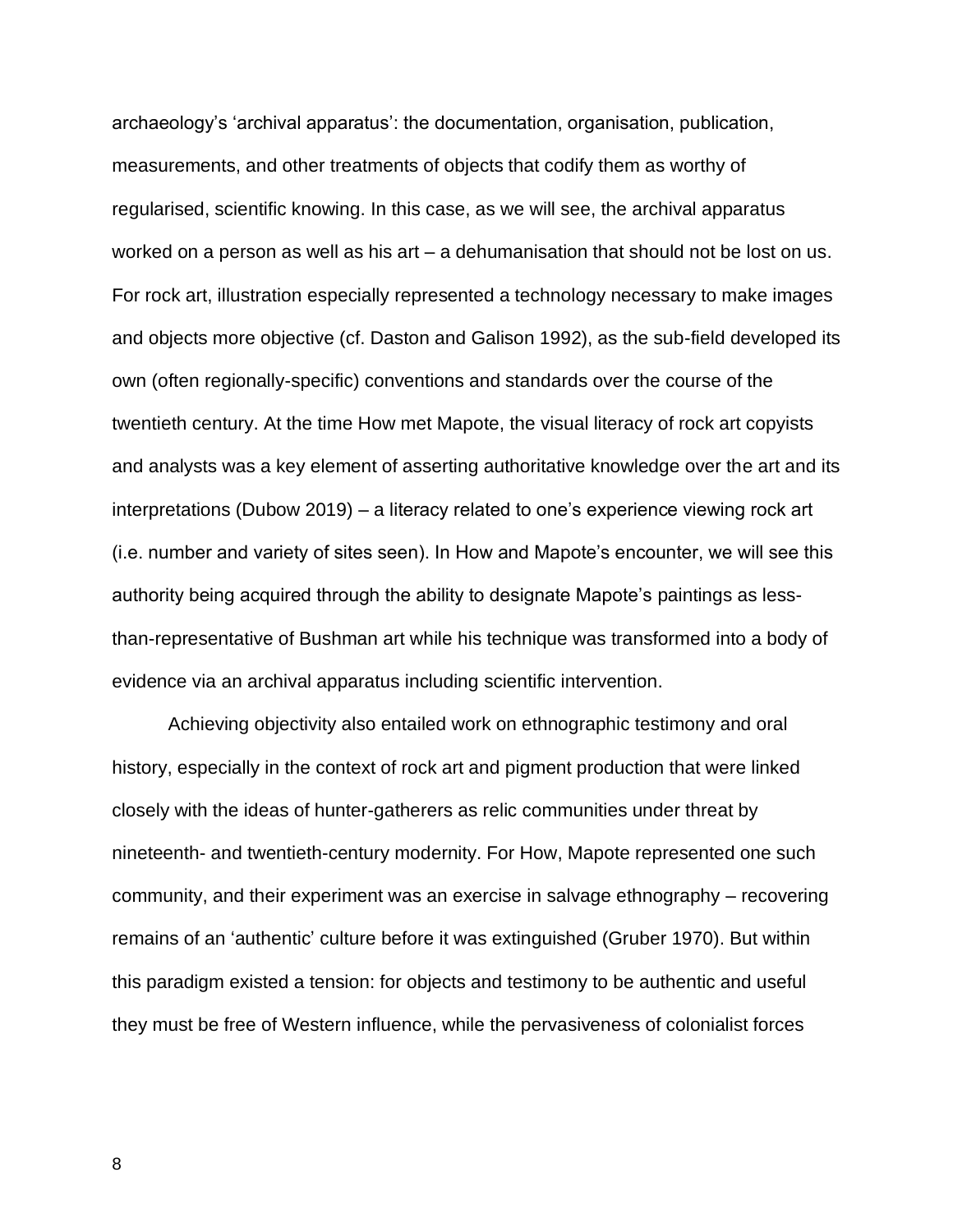rendered this impossible and created the very conditions whereby the cultures in question were deemed in need of salvaging (Rosaldo 1993: 69-70).

In this, we see the formation of knowledge networks that include participants who are often not credited with authority (Latour 1987: 180-205), but Mapote and How's encounter offers the opportunity to pinpoint precisely where and how Mapote's authority was qualified. We are in a position to examine where the distinctions emerging from How and Mapote's encounter between Indigenous and scientific knowledge can be 'problematised as social phenomena' rather than being taken for granted as simply being different from one another (Jacobs 2006: 567). We can thus begin to nuance both the knowledge that Mapote shared and the trajectories that this knowledge has taken as it became selectively codified into data.

#### **3. 'The next best thing to a real Bushman painting'**

Mapote and How met in November 1930 in what was then Basutoland (modernday Lesotho, Figure 1), a British protectorate established in 1871 (under Imperial rule from 1886) from the polity forged by the first Sotho monarch Moshoeshoe I in the early nineteenth century. While separate from South Africa, Basutoland's politico-economic trajectories were closely related to its neighbour and the lives of its bureaucrats, scholars, and scientists were trans-national. During the mid-nineteenth century, Anglophone administrators and naturalists based at the Cape conducted field research in and around the Maloti-Drakensberg Mountains (straddling Basutoland and South Africa) (King 2015), while a growing network of Francophone missionary-intellectuals pursued amateur studies of ethnology, history, architecture, and natural science (King 2019: 79-80). In the late nineteenth and early twentieth centuries, scholarship by black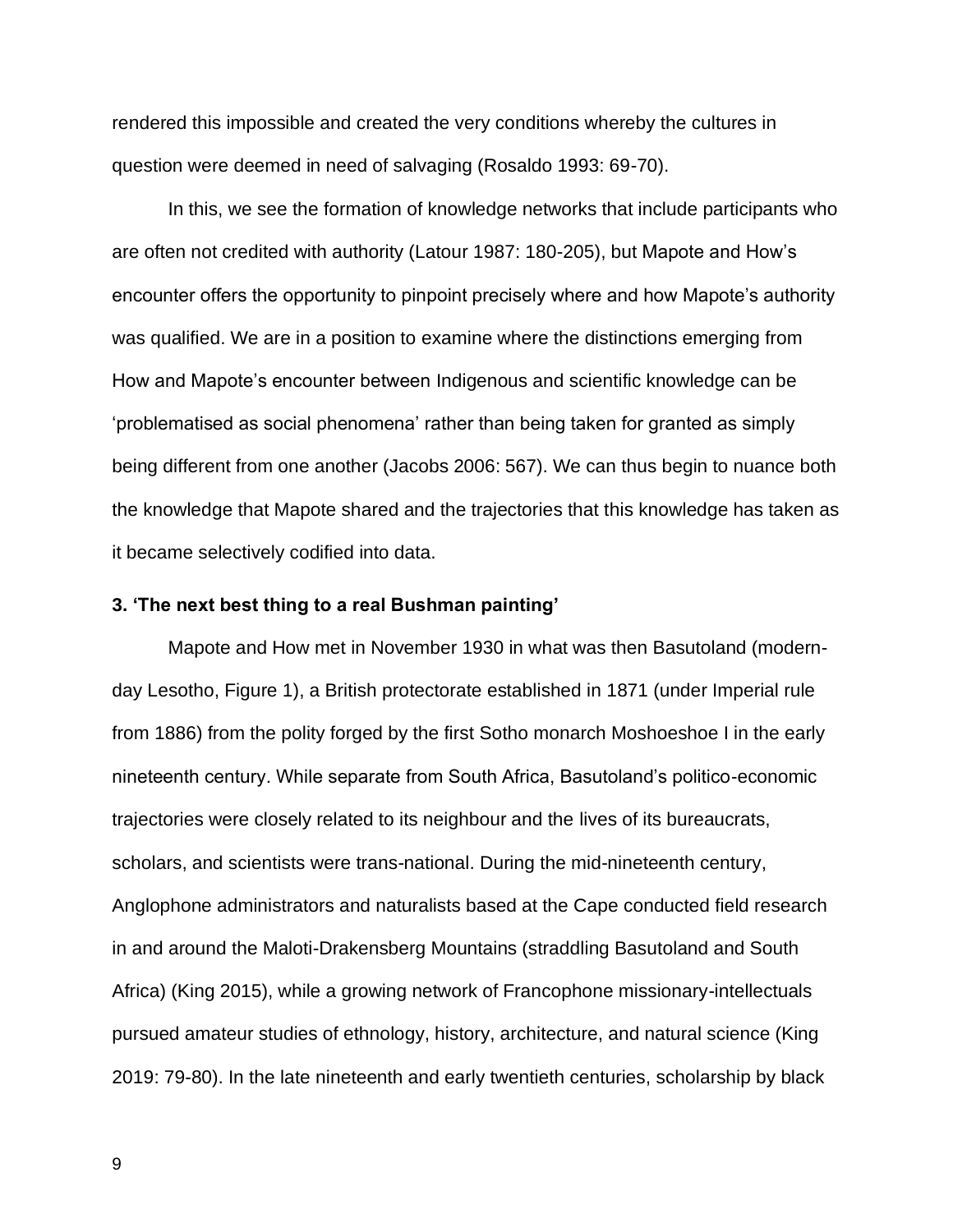historians and ethnologists (many of whom were mission-educated) remained confined to missionary publications or to the handful of prominent outlets that emerged at a remove from the Cape (King 2019: 84-86).

As archaeological scholarship in southern Africa became systematised (Gertrude Caton-Thompson's 1929 excavations at Great Zimbabwe are typically treated as Year Zero for this) and professionalised, the split between Anglophone and Francophone intellectual communities increasingly reflected a split in disciplinary professionalisation. Rock art splintered from 'dirt' archaeology in its methodologies and field practices as well as the geopolitical affiliations of its actors: globally, the most prominent rock art scholars of the early twentieth century included French intellectuals like Breuil, whose work in southern Africa dovetailed with fieldwork by archaeologists like Clarence van Riet Lowe and A.J.H. Goodwin but was also facilitated through more amateur work by missionaries like Frederick Christol (Dubow 2019; Schlanger 2019). How's bilingual family and her personal connections to missionary-scholars like Christol helped her navigate across these knowledge networks. Black field practitioners were essential to fieldwork during this time but were rarely acknowledged and appear fleetingly in associated accounts (Shepherd 2003).

Rock art field recording and interpretation in the first half of the twentieth century hinged on the visual literacy of its fieldworkers. Copyists (including women like Joyce and Mollie van der Riet and Helen Tongue) were valued for their abilities to make accurate replicas of paintings as observed in the field, which in turn entailed the skill to discern, trace, and colour nuances of complex scenes (Weintroub 2009; Wintjes 2017; Witelson 2018). Breuil's interpretations were lauded as authoritative based on his eye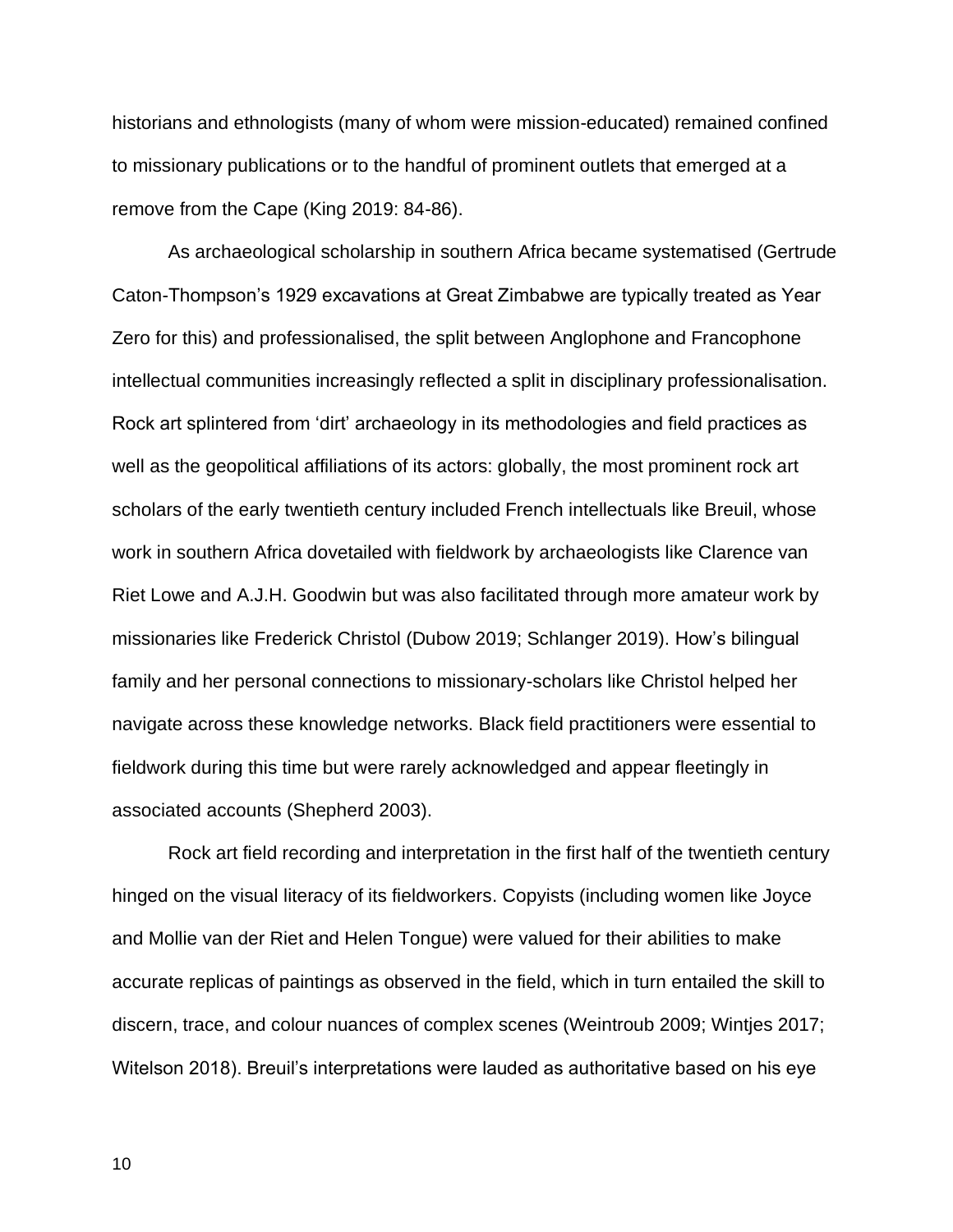for detail, derived in part from the breadth and diversity of paintings he had seen (Dubow 2019). For scholars like Christol and Dorothea Bleek, authoritative interpretation entailed both visual literacy and ethnological knowledge of the people believed to have painted the art, a perspective resonant with the region's earliest rock art interpretations from the 1860s and 1870s. Thus, while much rock art was held to be the product of Bushman communities (past or present), the key to unlocking understandings of the art's meaning lay with oral testimonies from people who could claim a link with or first-person experience of Bushman painters. This was not analogical reasoning but the result of persistent racial-evolutionist perspectives that held hunter-gatherer communities as living relics of a primitive society, in which belief systems and art practices were hereditary (cf. Bank 2000).

Mapote's encounter with How occurred in this intellectual setting. Before proceeding, a note on our use of the term 'Bushman'. From the seventeenth–twentieth centuries, this was a pejorative denoting excessive mobility, criminality, savagery, and possibly slave-like status. However, Indigenous communities often self-identified as Bushmen, incorporating a range of languages historically known as Khoisan, and hunter-gatherer-pastoral traits, while occasionally signifying resistance against settler colonists. The term is not interchangeable with 'San'. We retain Bushman because 1) it is the word used in the original documents we discuss; and 2) as the word Bushman became freighted with additional meanings during the last two centuries, substituting another word would obscure these details. While we omit inverted commas around Bushman/Bushmen for aesthetic reasons, we view this as a complex construct throughout.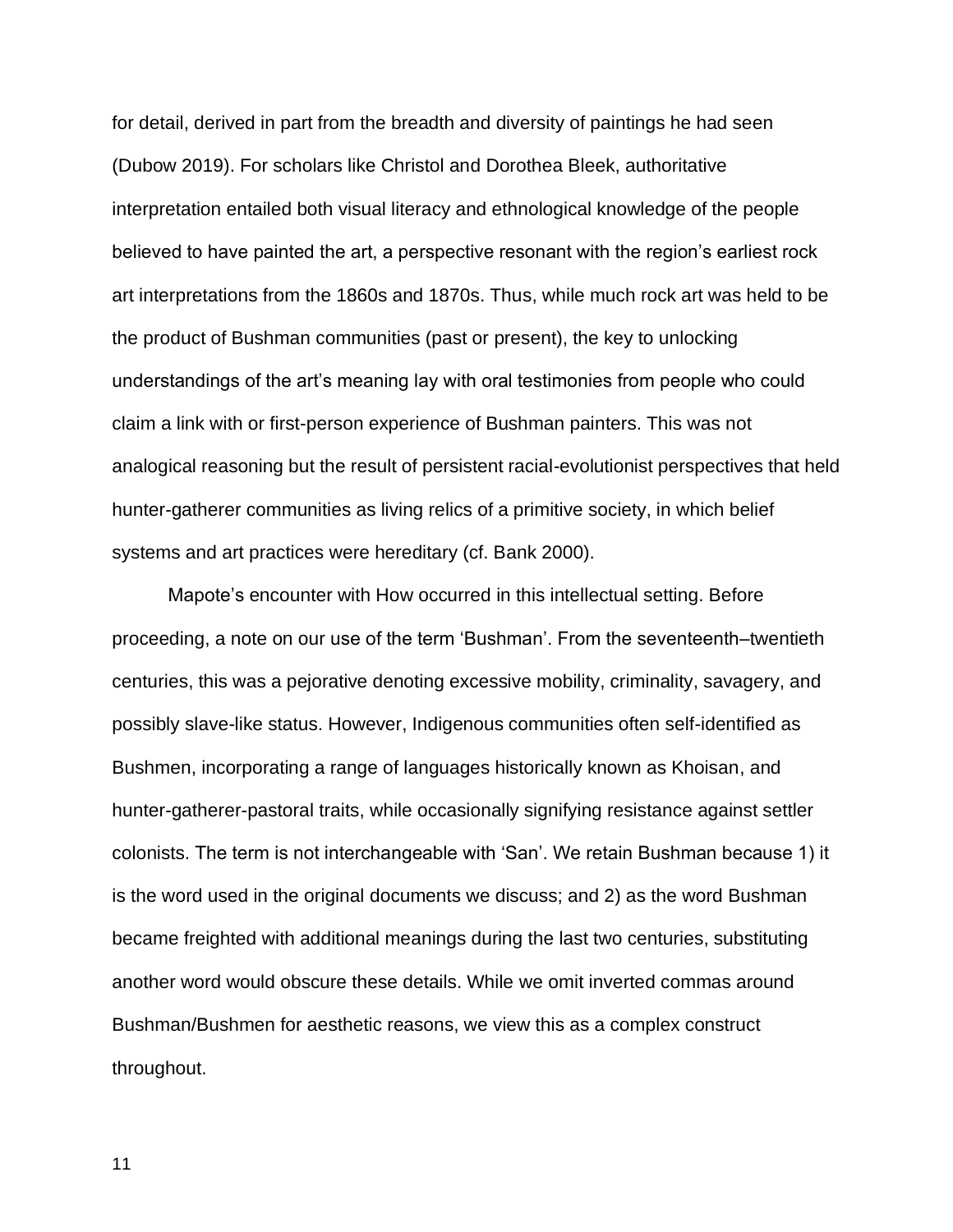### *3.1. 'I asked him if he would do some painting for me'*

Mapote and How's meeting was set in motion years earlier through the relationship between How's grandfather David-Frédéric Ellenberger and Mapote's father Moorosi. Moorosi led a group known as BaPhuthi, subordinate to the Basotho royal house founded by Moshoeshoe but with authority in Basutoland's mountains south of the Senqu River. As Moorosi's missionary, Ellenberger occupied a station in the midst of Moorosi's territories and consequently was well-positioned not only to become familiar with Moorosi but to witness the events that unfolded when Moorosi led an 1879 revolt against British and Basotho forces (King 2019: 79, 209). After an eight-month campaign, Moorosi's rebels were overpowered, sent into indentured labour at the Cape or dispersed through the southern Maloti-Drakensberg (Moorosi himself was killed); Mapote was one of the dispersed, having fought alongside his father. How later credited Ellenberger's close relationship with Moorosi as the reason Mapote was willing to travel from his home in South Africa to visit her in highland Basutoland in 1930.<sup>1</sup> (See endnotes for primary archival sources).

As Mapote's first and perhaps most significant interlocutor, How's perspectives on this encounter must be understood both in terms of her intellectual agenda and the overlap of her familial and scientific knowledge networks. The two major sources of information about this meeting represent different moments in time: How's field notes taken at the time of the 1930 meeting, and the draft manuscript of what would become her published *Mountain Bushmen of Basutoland* (1962), which she wrote 27 years later.<sup>2</sup> As such the manuscript is shaded by How's memories, reflections, and an agenda influenced by her later awareness of campaigns of Bushman extermination. The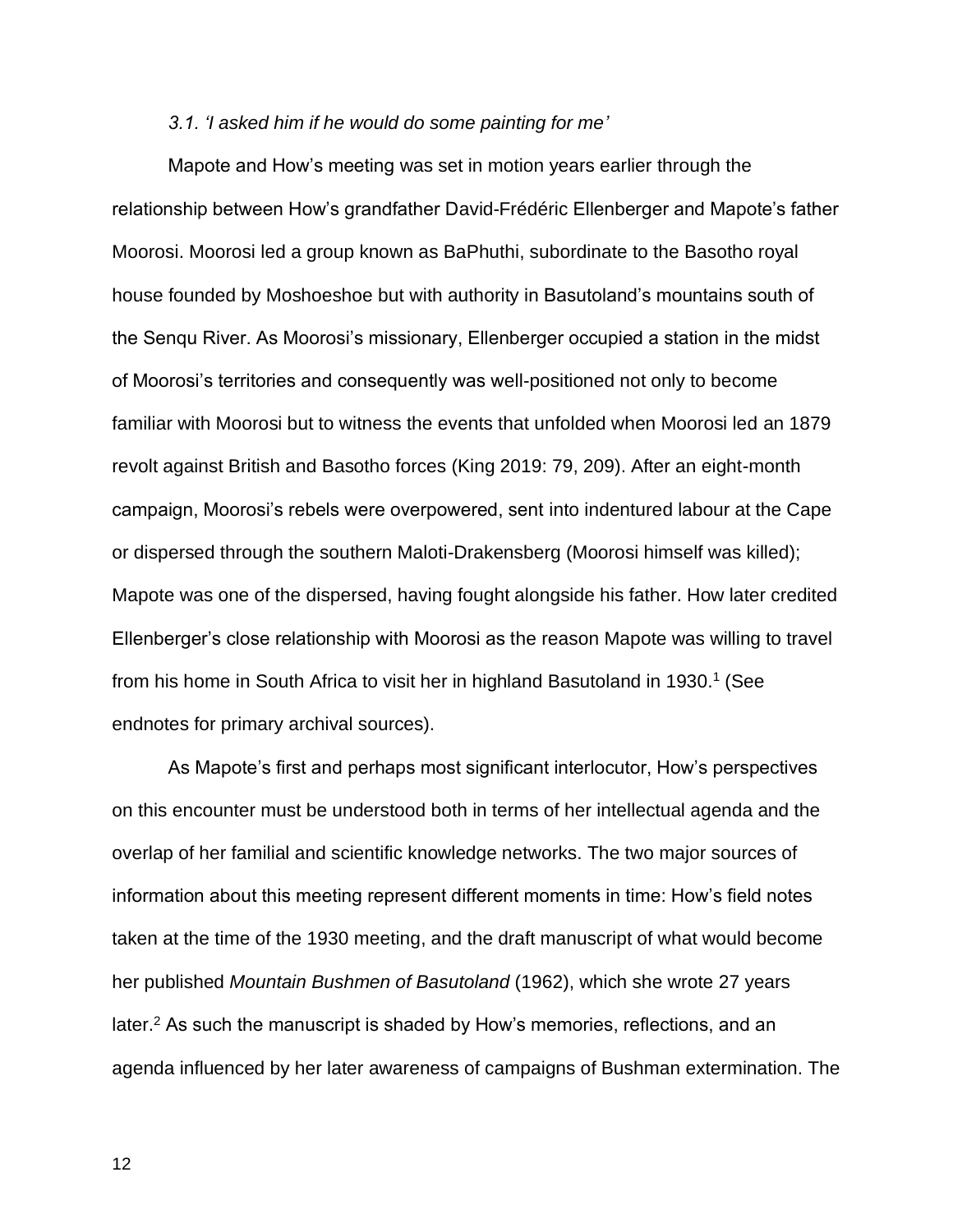manuscript offers the clearest account of How's motivations for initiating the encounter with Mapote, which is supported by her scholarly work in other areas (e.g. editing Ellenberger's archive). Thus, while this *post-facto*, remembered quality of the manuscript is worth bearing in mind and inflects the nature of her narrative, we can proceed with some degree of confidence as to her accounting of her project's rationale.

In the manuscript, How locates the origins of her work with Mapote in the ethnological projects of her father J.C. MacGregor and Ellenberger, and the scholarship of amateur archaeologists like Christol, who published his major work *L'art dans l'Africa Australe* in 1911. Ellenberger and MacGregor jointly researched and (in some versions) co-authored *History of the Basutos* (1912), and the sprawling archive of their work amounted to a family heirloom. Notably, they collected the oral historical and genealogical material that formed the basis of their publication during the course of their respective professional and pastoral duties (the latter as a District Commissioner) (King 2018). How carried this habit forward as she conducted her own research into rock art, ethnology, history, and veterinary science while her husband, Lt.-Col. Douglas Walsham How, was employed as a Basutoland administrator.

Christol's publications provided How's entry point into rock art research, specifically his suggestion that art production was an inherited cultural feature of African communities. On reading Christol's book in the late 1920s How set out to test this hypothesis by asking her 'servants in the kitchen'<sup>3</sup> whether they recognised the carvings on a walking stick given to her husband by a Sotho policeman. The response – 'perhaps [the carver] may have got his ideas from seeing his father painting in the caves with the Bushmen'<sup>4</sup> – included a recommendation to find Mapote, a relative of Moorosi who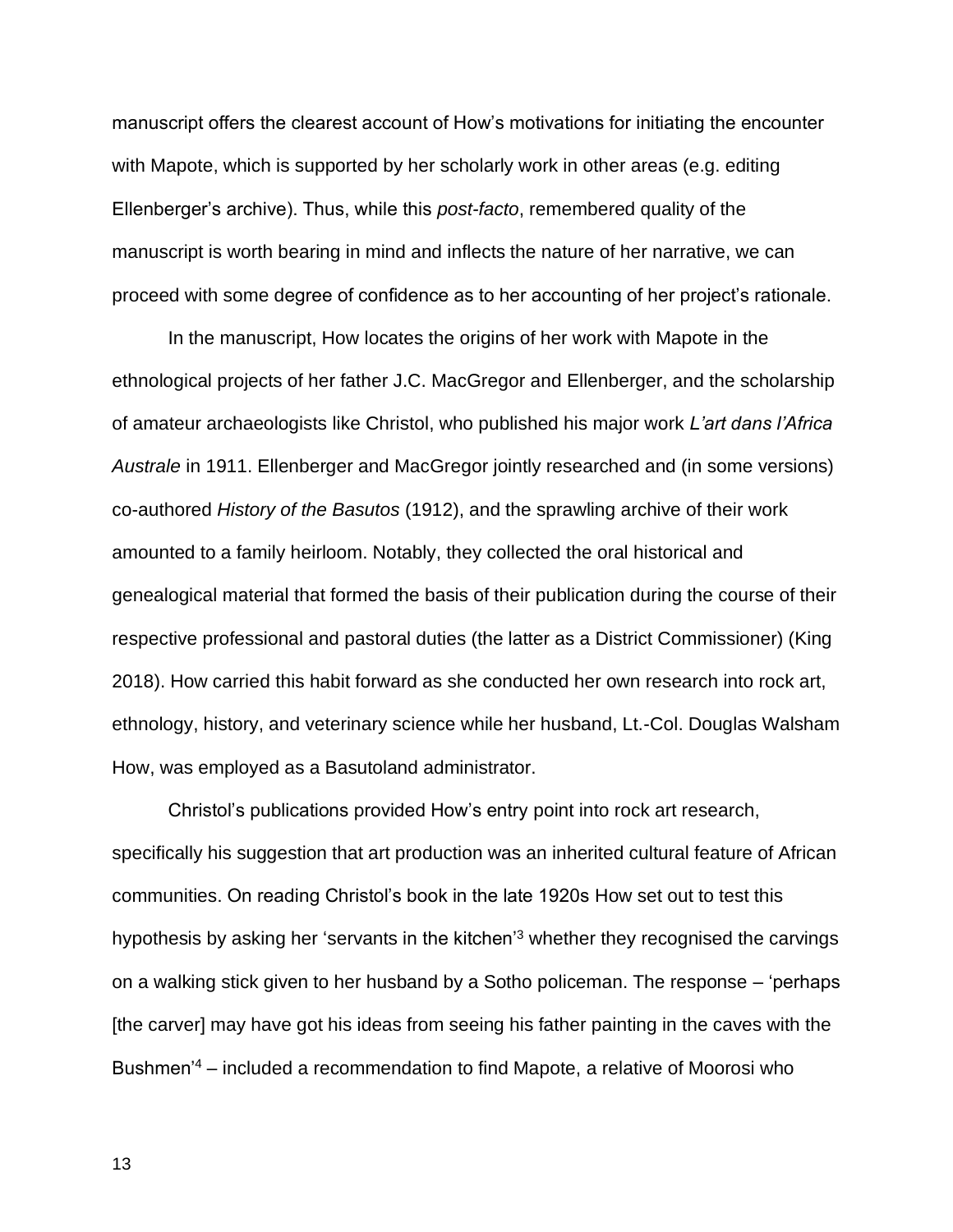could provide more information. Invoking their family connections, How persuaded Mapote to travel to her home in Qacha's Nek, where he stayed for several days as she interviewed him and observed as he executed a sample painting for her on a stone taken from her garden (Figure 2). Mapote's compensation for this was a new pair of boots.<sup>5</sup>

In this project, How joined the ranks of the rock art field researchers and women copyists described above, with some significant differences. While her interests were perhaps most closely aligned with Ellenberger's oral history collection, Christol's focus on art production, and Dorothea Bleek's interweaving of ethnographic evidence and art interpretation, the experimental nature of Mapote's commission stands out, as do the sorts of information How collected from Mapote.

How's interviews with Mapote ranged widely and covered his painting techniques, interpretations of the scene he produced, biography, and remembered elements of regional history.<sup>6</sup> Mapote demonstrated how he created paintbrushes of different lengths and sizes from bird feathers and provided the Sesotho names (some of which may have been informed by Khoe-Kwadi loanwords, cf. Bleek 1956: 507-510) for the pigments and binders that he used. While the manuscript and book contain lengthy quotes from Mapote, these are absent from How's field notes and qualifications in the manuscript (e.g. 'If I remember rightly  $[...]$ ) were deleted from the published version.<sup>7</sup> Such quotes therefore may be remembered, manufactured, or exist in other undiscovered notebooks.

While How and Mapote discussed at length what qualified as an authentic or best red pigment, and How was even able to produce a sample of this (obtained from an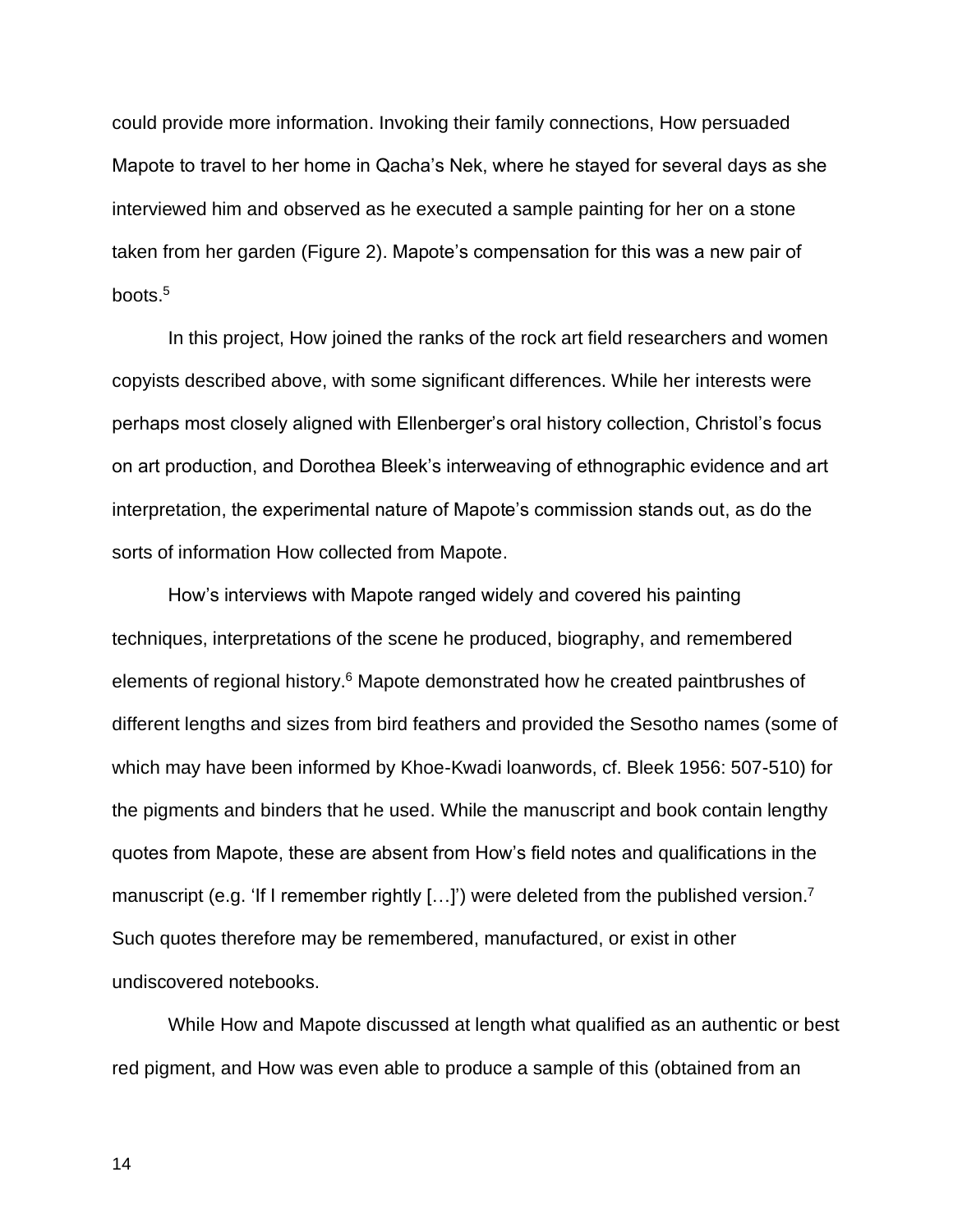acquaintance), Mapote was compelled to paint with ochre sold in the local general store due to the small amount of the genuine material available (e.g. 'I should send to the local shop for a little red ochre and he would show me the difference between it and Qhang Qhang').<sup>8</sup> He explained how this needed to be mixed with blood (preferably eland but How ordered ox blood from a nearby butcher) to achieve the proper consistency and binding properties necessary to create a vivid, lasting image.<sup>9</sup>

How took this as an example of the inauthenticity of Mapote's practice, which was augmented for her by his biography (see below). Mapote explained how Moorosi had children with a number of 'wives' who included Bushmen, and that Mapote was not descended from these. Consequently, while he learned to paint from his extended Bushman family, How explains that 'he and his half Bushman step-brothers […] used to paint together at one end of the cave and the real Bushmen together at the other'. <sup>10</sup> She also notes that Mapote's explanations of his craft included identifying where he was deviating from more Bushman-like ways of operating. Thus, when the manuscript includes statements such as, 'my husband and I […] went quickly onto the verandah to see the next best thing to a real Bushman painting being done', both the painting and Mapote himself were treated as less-than-original.<sup>11</sup>

These conversations left How with the impression that Mapote's paintings represented a moribund practice, attenuated or adulterated through a combination of historical forces (resulting in the annihilation and acculturation of Bushman communities) and the attrition of a relic culture in the face of modernity (cf. McGranaghan 2016). While her initial interest in Mapote was spurred by a belief in the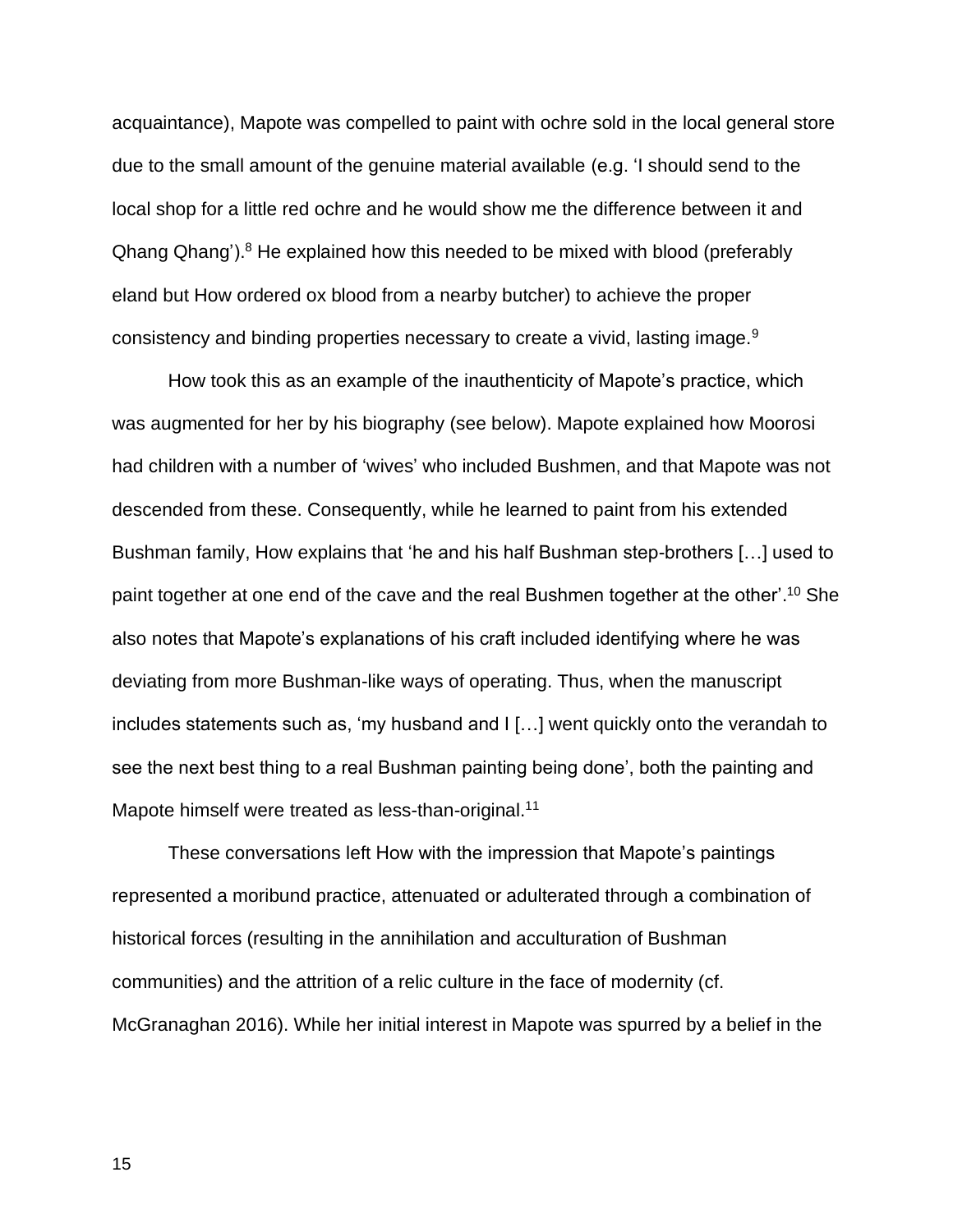doomed nature of painting knowledge, in the process of her research How became increasingly convinced that he represented one glimpse of a widespread phenomenon:

mountains and the deserts in the West of South Africa were the last strongholds of the clever and tragic little Bushmen, who being congealed in their ancient customs found it so difficult to understand the changing times, and got very little sympathy to help them to do so.<sup>12</sup>

How's lifelong movement through social circles containing government administrators, law enforcement officials, and military officers, along with her own research, revealed to her the campaigns of genocide and forced assimilation of San communities that unfolded during the previous two centuries. Her personal and public writing lamented this loss, while also disclosing her fondness for the officers charged with violence against these same communities. $^{13}$ 

Nevertheless, as early as 1930 she was aware of the scientific value that vanishing Bushman knowledge represented, and this knowledge underpinned her decisions to record and, ultimately, disseminate Mapote's information.<sup>14</sup> This did not simply include reproducing Mapote's paintings in a scholarly format, but also transcribing his testimony in detail and augmenting it with chemical analyses of the pigments used. Her reproductions of Mapote's recipes for pigments and binders, brush manufacture, and preparing rock surface are faithfully rendered across field notes, manuscript drafts, and the final publication. She sent samples of the 'authentic' red pigment to an unnamed laboratory for chemical analysis (of what sort is unclear).

How elaborated upon this record by conducting a second experiment with another descendant of Moorosi's constituents called Masitise in 1932.<sup>15</sup> While her goal was to produce another exemplar of Bushman painting, it was a different experience to her meeting with Mapote. How did not document Masitise's process in the same amount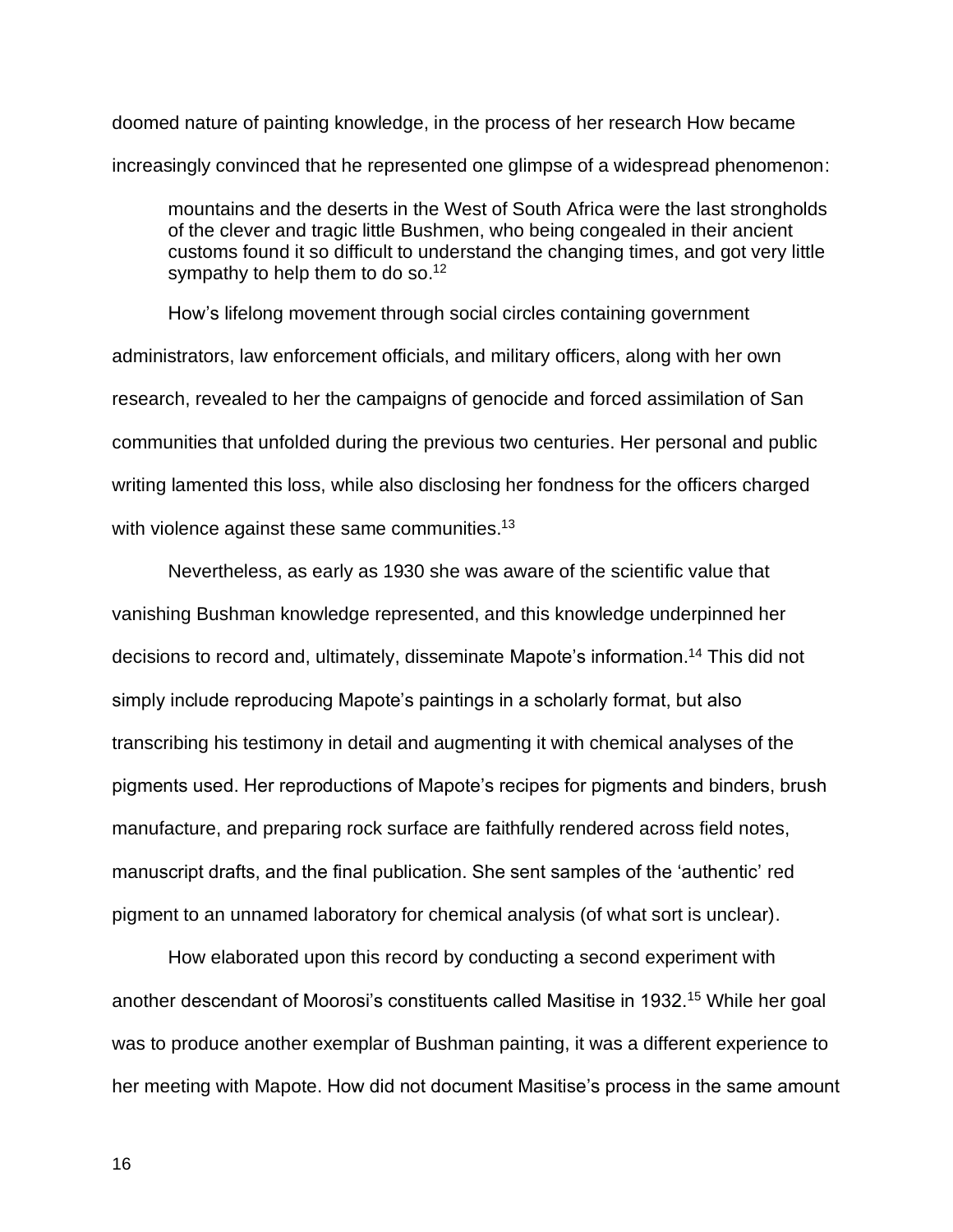of detail ('I do not remember what pigments he used, they must have been the same as Mapote used or I would have noted the difference'<sup>16</sup>) and she described herself as less attentive to Masitise throughout. Her comments from this meeting (documented in the manuscript) largely related to his interpretation of the painting he produced (he described this as a battle of the 'last Bushman' of the Drakensberg; see Mitchell 2010) and some information on traditional plant use, which she compared with Mapote's information in the final publication.<sup>17</sup>

*Mountain Bushmen* presents How's primary data from these experiments, interwoven with a narrative that includes historical research, reminiscence of her family's presence in Basutoland, and illustrations of a range of ethnographic objects including walking sticks and snuff boxes. In terms of genre, the book owes much to precursors in travel writing and early ethnological literature, drawing inspiration from Ellenberger, Christol, and George Stow, as well as missionary chroniclers like Thomas Arbousset and François Daumas (1846). This was a self-aware choice: the transition from manuscript to book shows How edited out lengthier digressions on her experiences of travelling through the Maloti-Drakensberg and incorporated a larger number of references to published scholarship. When the book was released, How was praised within South Africa both for her ability to identify Mapote and Masitise as rare anthropological specimens, and for her success in documenting a significant part of the region's heritage in such compelling and useful detail (Figure 3).

### *3.2. Expertise and qualification*

In How and Mapote's encounter, we can observe several sorts of knowledgemaking at work. Based on the archive documenting the lifespan of How's research, we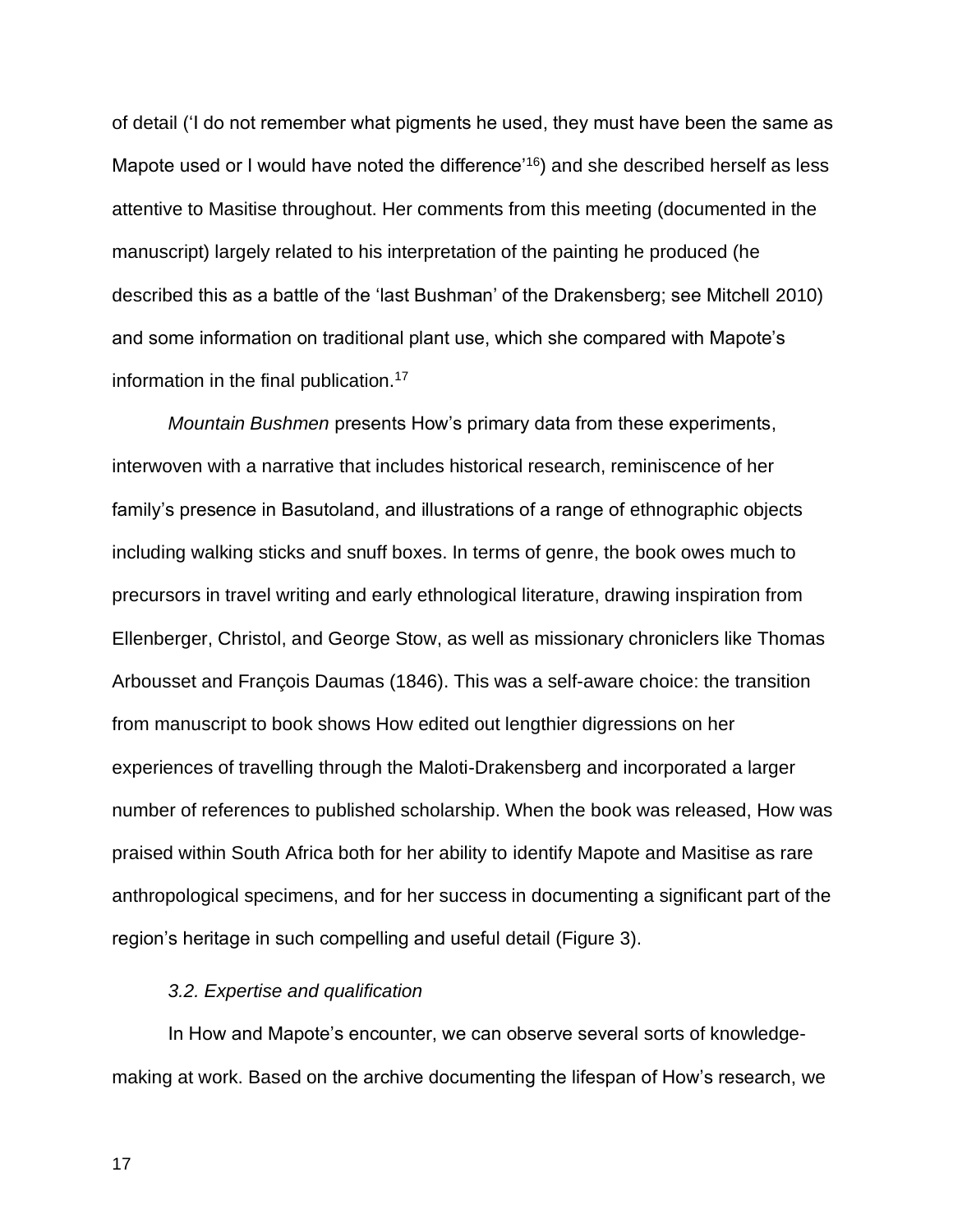can consider Mapote initially acting as more of a field assistant than an ethnographic informant, although by the time How published her book he had been transformed into the latter. In How's field notes, she described Mapote asserting that he knew the difference between authentic and substitute practices and utilising his own skill to innovate when he felt that the latter were unavoidable. Aware of an ideal way of working and the impossibility of accomplishing this, Mapote made modifications suited to the materials available to him, drawing on his scientific expertise to make judgments as to the most effective changes possible.

In this fieldwork stage, the interactions between How and Mapote appear at their most collaborative within the confines of the power imbalance that existed, with the two discussing the painting process and negotiating compromises according to Mapote's preferences. At this point, Mapote most resembled a field assistant: he offered his expertise and knowledge to advance a data-collecting enterprise with an awareness of that enterprise's goal, both with respect to producing the painting and to providing information necessary to collect samples of raw materials for pigments. Mapote was also put in the position of acting as a self-aware analyst of a cultural community – to reflect on what separated Bushmen from people like himself in BaPhuthi society. One way to view this is that Mapote communicated a theory of 'Bushman-ness' to How, consisting of the manner in which Bushmen painted and alluding to a difference between this and another category of person, a category that Mapote himself represented. In transcribing and reporting this, How mapped the concepts Mapote communicated onto Western ideas about racial purity, although there is good reason to consider (based on scholarship examining meanings for 'Bushman' across English and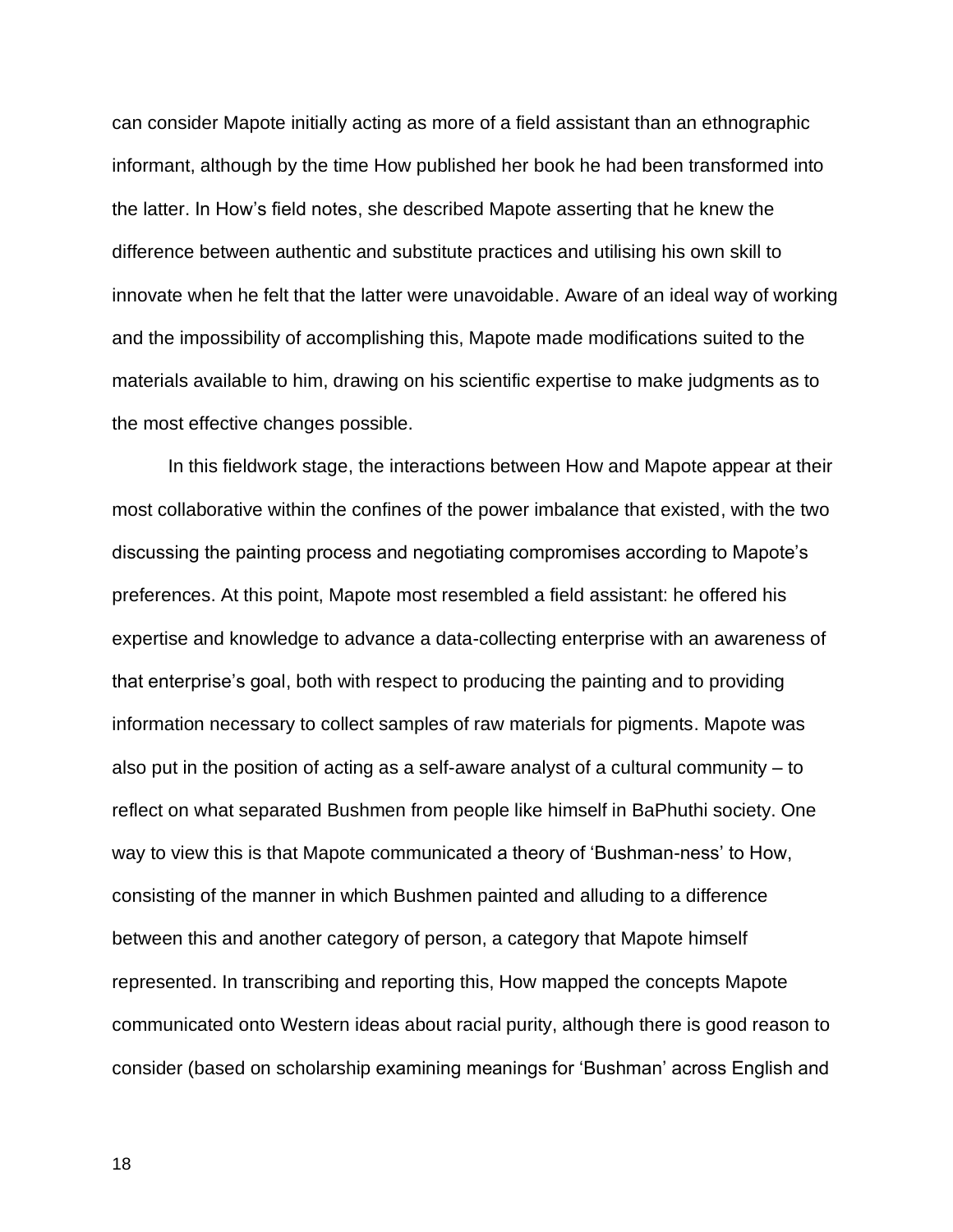African languages) that Mapote may have been using Bushman to refer to a subjugated form of personhood (Morelli 2019).

Yet How's writing did not credit Mapote with innovating; rather, these modifications were seen as ersatz traditions, making do in less-than-perfect conditions and as such rendering the entire performance of painting less-than-authentic. His execution and technique retained some intellectual value, enhanced by his real-time explanation of what he was adapting and why, but the use of inauthentic raw materials dimmed (for How) the significance of the project.

As How wrote up her field notes and, later, prepared the manuscript for publication, she cast Mapote more definitively as an ethnographic informant, positioning herself as the greater authority on Mapote's knowledge (see below) and treating this knowledge not as rooted in his individuality but rather in a cultural community that she defined. The book achieves this through its narrative form, by interspersing Mapote's testimony with vignettes of other field encounters (e.g. a Mosotho man called Samuel Masao reacting to burning pigment), using it to explicate examples of Bushman art from elsewhere, or qualifying it with other scientific data. For instance, she follows Mapote's account of the white pigment's production with a statement by the laboratory analyst Uranovsky that Mapote must have been mistaken about the quality of this paint (How 1962: 36). Despite her scepticism over the reliability of Masitise's information, How published this alongside data from Mapote, presenting these as corroborating one another (e.g. How 1962: 34).

This use of Masitise's testimony in the book as valid in combination with Mapote's is very different to the way How described Masitise in the manuscript. While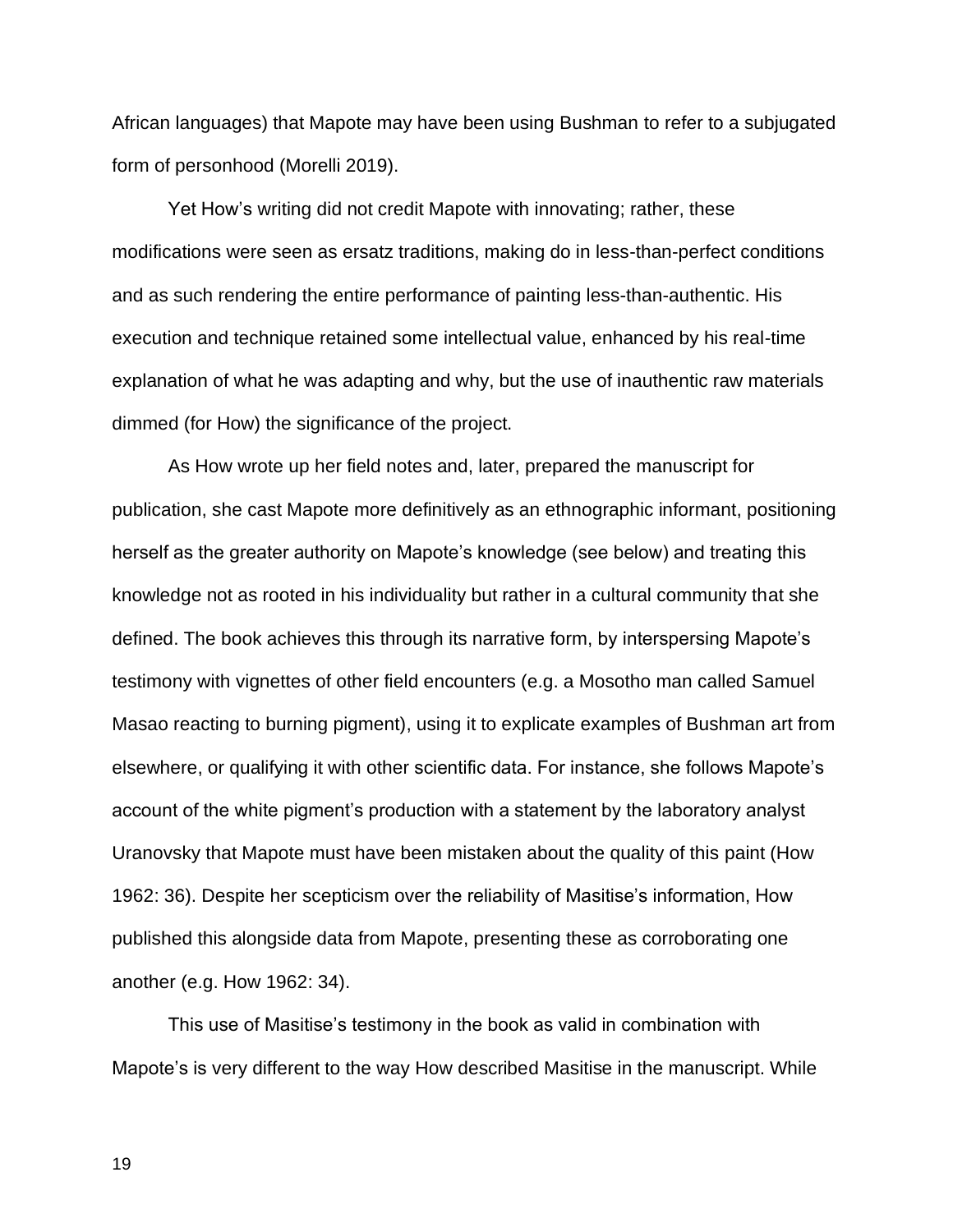the book presents 'the Artist Masitise' with the caveat that 'Masitise's evidence was far less [convincing] than of Mapote', the manuscript is more dismissive. There, she suggested that Masitise's knowledge was too geographically narrow to be of much use,<sup>18</sup> adding: 'I was not as impressed by Masitisi as I was by old Mapote. Some of Masitisi's statements are I think exaggerations. They not only do not 'ring true' like Mapote's, but they do not seem possible.<sup>'19</sup> That the manuscript presented Masitise's and Mapote's stories in two separate sections makes the perceived weakness of Masitise's story stand out even more, whereas in the book information extracted from each account is distributed across the book's chapters, including under the heading 'Lore and Culture of the Mountain Bushmen'. In the process of assembling the book and evaluating the evidence before her, How concluded that Mapote was the more authoritative of the two artists, at least by the standards that she had set. Yet much of this authority is lost in the final analysis, as Mapote's information – including the Stone, the paints he produced, and the stories that he relayed to How – was carved up and threaded through the book to be presented as individual pieces of data, which How could then validate and use to produce a more totalising picture of Bushman culture.

This strategy is perhaps not wholly uncommon in ethnographic work, but that is the point: it represents a decision to treat Mapote's information as part of a comparative ethnographic project. In the manuscript, Mapote's in-the-moment decisions were clearer and his skill and innovation were evidenced more fully. In the journey from notes to manuscript to book, How transformed him more decisively into an ethnographic informant through her presentation and qualification of his evidence. This is the archival apparatus at work: extracting data from Mapote and his Stone, treating these as usable,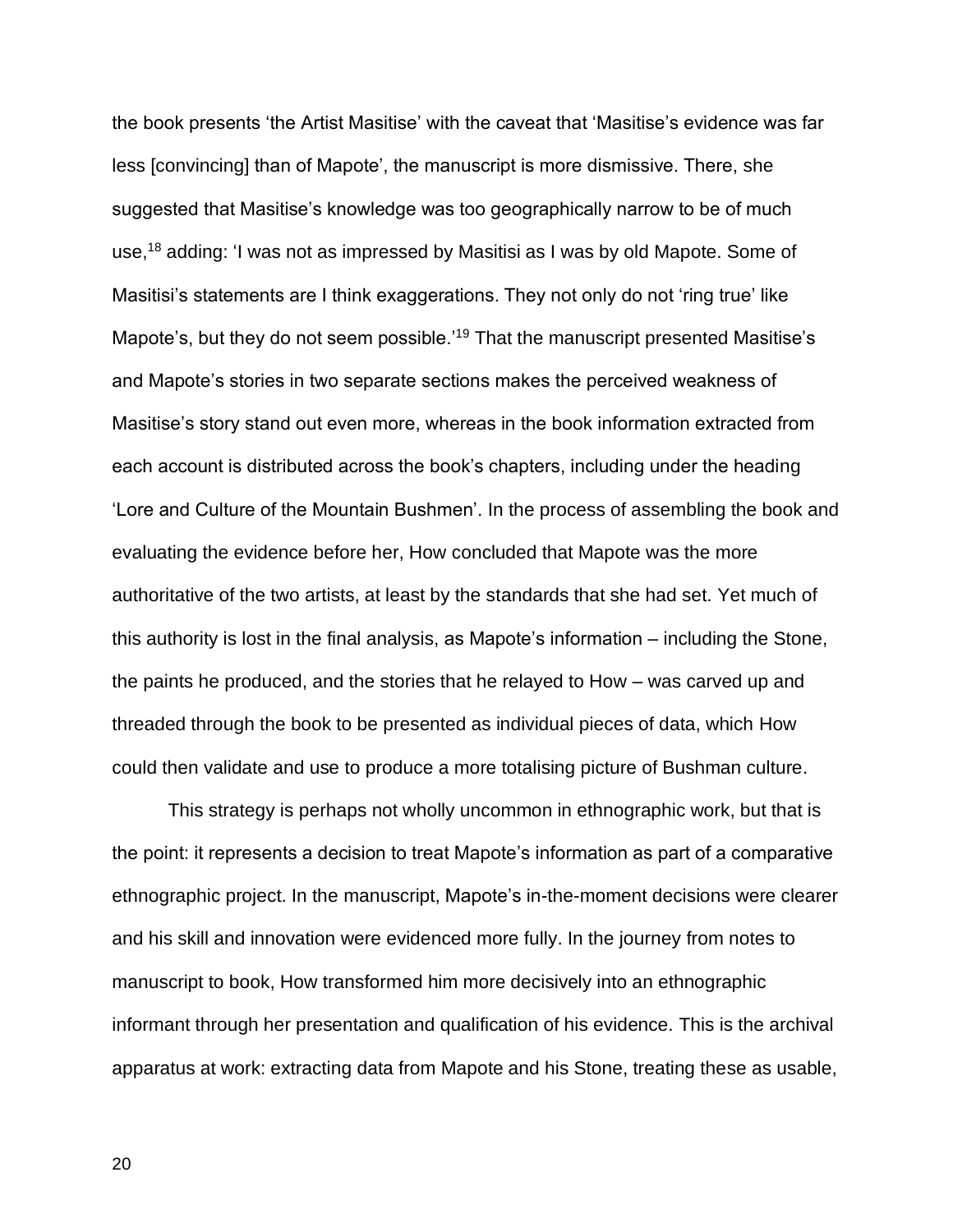verifiable aspects of his story, and transforming them into evidence through analysis that included chemical composition, ethnographic comparison, and historical contextualisation – all based on what How saw as the standards for authority and acceptance in contemporary ethnological scholarship.

### *3.3. Amateurism and authority*

How's own transformation into an authoritative voice on rock art production was based on her ability to gather, record, and present data in a manner that accorded with contemporary ethnographic and archaeological standards; to distinguish between real and attenuated painting styles; and to rank Mapote's and Masitise's work relative to one another and to her wider research. She drew comparisons between Mapote's and Masitise's paintings and those she had seen in rockshelters in the Maloti-Drakensberg, highlighting divergences in style and execution and suggesting an imitation or degradation of more ancient art (although rock art was produced in the region well into the nineteenth and twentieth centuries, e.g. Challis 2012; Mallen 2008):

It seemed to me when looking at the paintings of Mapote and Masitisi that I could see two differences between real Bushmen paintings and theirs. Even when Mapote was painting on a piece of rock that was too small, his figures and animals were large - so were those of Masitisi. But even if the little yellow men had a whole cave wall to paint on, the figures and cattle they painted were unusually small. Their pictures were much more full of life and movement, as if they enjoyed depicting energetic lively happenings.<sup>20</sup>

Recalling the importance of visual literacy in establishing authority in rock art studies, How's ability to relate Mapote's art to *in situ* examples from elsewhere was a means of asserting familiarity and expertise, which became an expression of authority when the full project was published in *Mountain Bushmen*. How also bolstered her claims for recognition by drawing on assistance from established experts like Ronald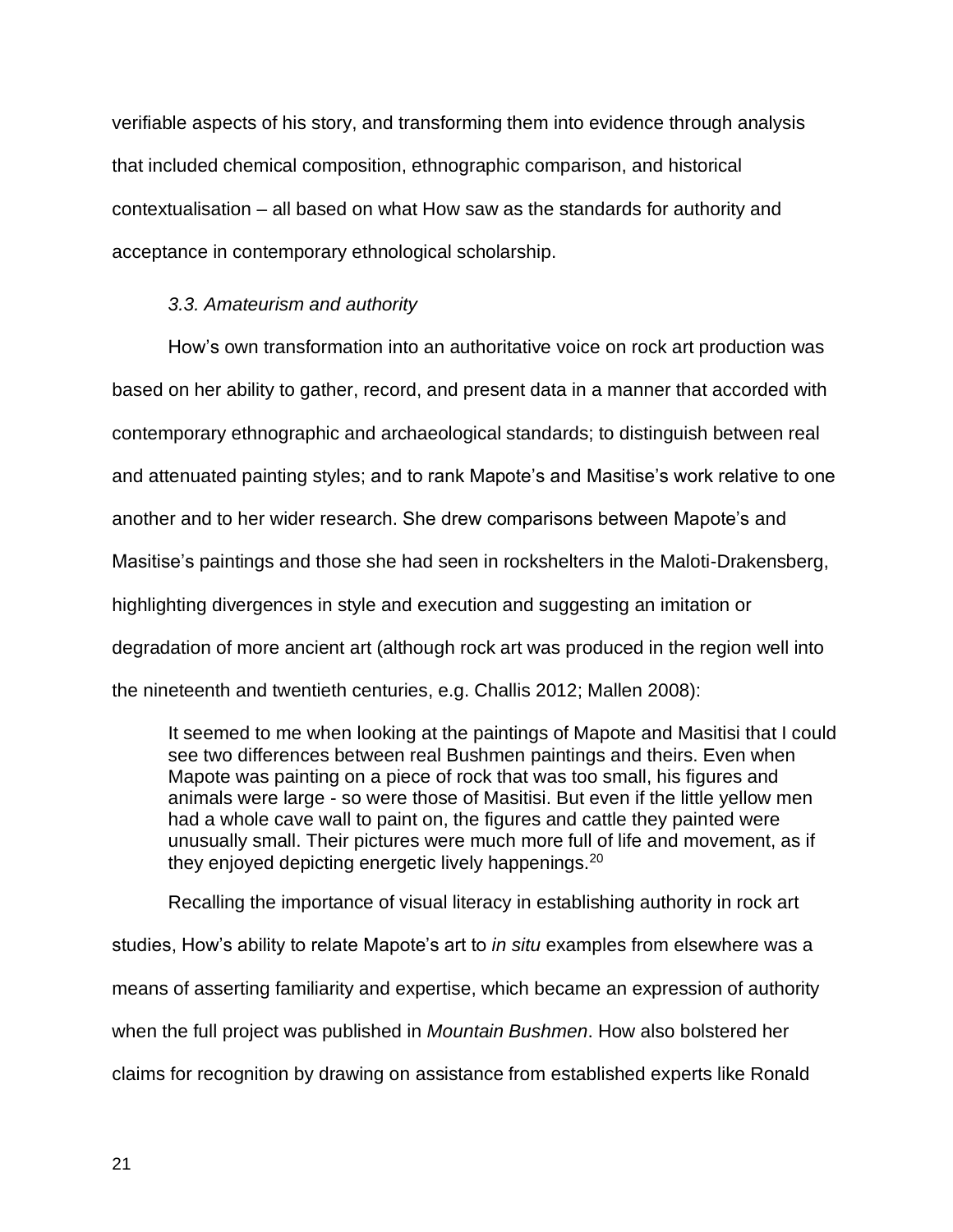Stretton Webb (a historian and ethnologist who advised her on regional history<sup>21</sup>) and James Walton (the architect and colonial administrator who illustrated *Mountain Bushmen*), even as she was tepid in questioning established researchers like Christol and Stow.

Additionally, the fidelity between the painting itself, the field notes, and the book (something How comments on in the manuscript<sup>22</sup>) further validated the evidentiary value of Mapote's experiment at the time of publication. Our own analyses confirm that How's reproduction of Mapote's work was accurate. As sampling the Stone's pigments was not allowed, we carried out Raman spectroscopy on Mapote's Stone with both green (514 nm) and near-IR (785 nm) lasers at the University of the Witwatersrand, in order to confirm the pigments employed for each color and to start a reference database for further *in-situ* and laboratory characterization of rock paintings. Results show that the red is composed mainly of hematite and clay, consistent with red ochre, and the black of amorphous carbon, consistent with charcoal. The white pigment is a mixture of quartz, gypsum, hematite, clay and calcite, which is identical to the results of analysis reported by How (1962: 36).

Transforming Mapote's Stone into a piece of evidence relied not only on her chemical analysis but also on maintaining the position that Mapote's knowledge was a scarce resource:

He said that it was a very long time since he had done any painting. He thought of asking some old friends to come and do it with him. 'I will ask ….. I will ask …..'. He put his hand over his eyes and said again 'I will ask …..'. Then he took his hand from his eyes, looked at me and said, 'They are all dead that I could ask'. $^{\rm 23}$ 

Toward the end of the manuscript How drew attention to the disappearance of Bushmen from southern Africa, linking this both to campaigns of genocide and enslavement in the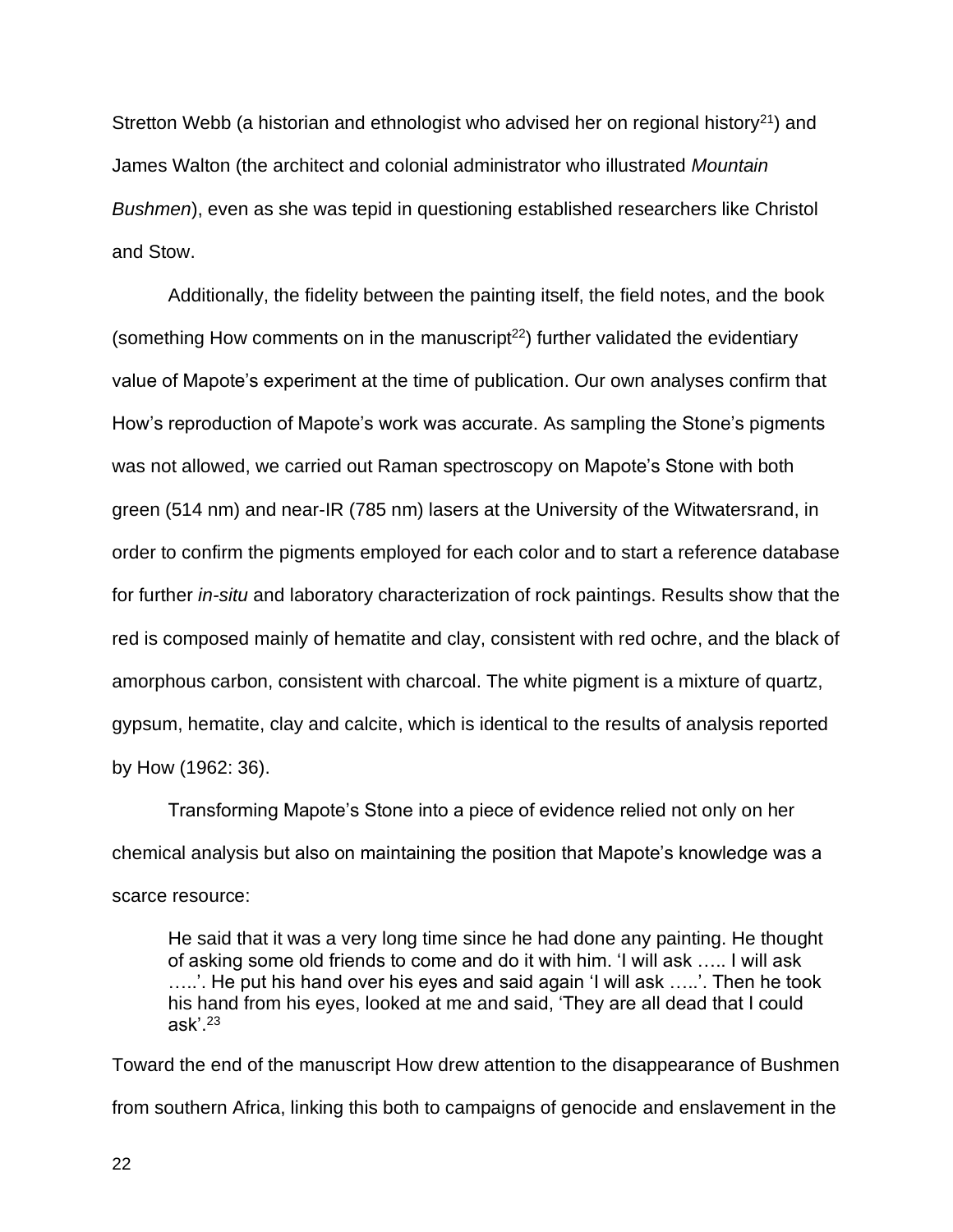early nineteenth century and to a suggestion that such violence may also have been understandable in light of how 'cruel and vindictive they could be in a cattle raid'.<sup>24</sup> It is clear that she saw some distinction between deliberate annihilation and something more tragic and unavoidable, and that she arrived at this in part through her relationships with people involved. For instance, How described a Frontier Armed and Mounted Policeman as 'one of the kindest men that ever lived' and charged with killing Bushmen on sight.<sup>25</sup> The 'disappearance' of Bushmen was, in her eyes, a tragedy for science. That part of How's achievement in eliciting Mapote's artwork and publishing this in *Mountain Bushmen* was due to her capturing a relic culture is further evidenced by the newspaper coverage of the book's publication. Regional papers heralded *Mountain Bushmen* as describing 'an ancient art brought to life', with Mapote described as 'a Basuto'.<sup>26</sup> Mapote's knowledge was seen as useful here precisely because of his marginalisation.

The processes described above illustrate how archaeology's archival apparatus worked to transform Mapote and How's encounter – with all its complex micropolitics of knowledge-making – into usable evidence. How extracted elements from Mapote's experiment (biographical details, pigment recipes, technical pointers), subjected these to visual, chemical, and historical analysis that served to validate them independently from Mapote, documented and ranked examples of painting production, and justified the publication value of the project in terms of ethnographic salvage. However, this apparatus did not stop working when *Mountain Bushmen* was published: our own Raman analyses are the latest of a decades-long series of interventions implicating Mapote's Stone in building knowledge about rock art in southern Africa and beyond.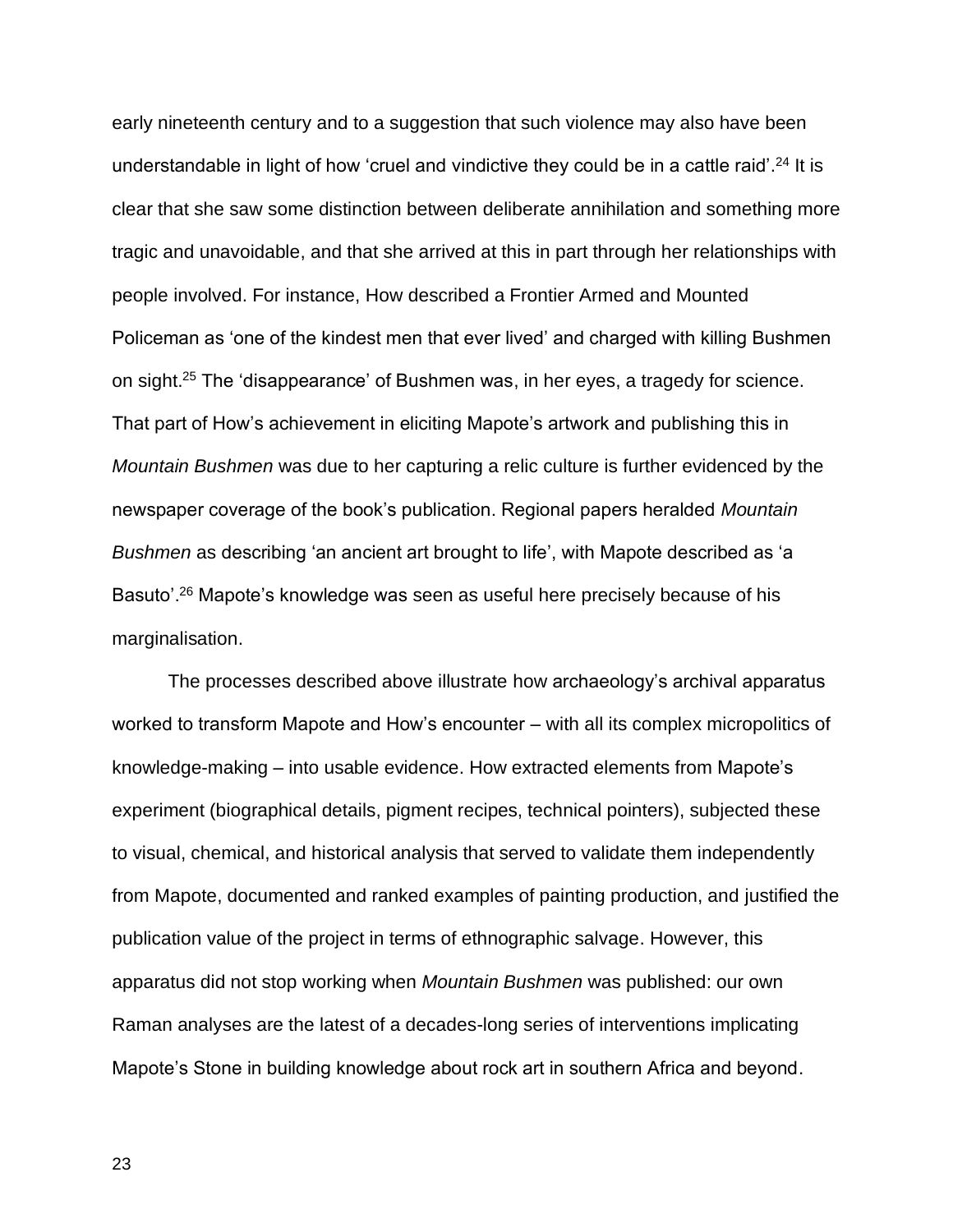### **4. What sort of science is rock art interpretation?**

As rock art research became more formalised over the twentieth century, concerns over the use of ethnography became defining features of this sub-field. Ultimately, these concerns were not just about producing robust analogical comparisons between ethnography and art, but with the extent to which ethnographic sources could constitute reliable or appropriate sources of data. Despite decades of debate on this topic, though, insufficient attention has been paid to the conditions under which ethnographic accounts have become constituted as useful evidence in the first place, leaving testimonies like Mapote's in something of an intellectual cul-de-sac: open to reinterpretation but often not going so far as to critique the terms on which this testimony was generated in the first place.

While rock art studies in the first half of the century often turned to ethnographic testimony to describe or interpret some facet of art imagery (particularly in discerning evidence of 'hunting magic', McGranaghan and Challis 2017), approaches grounded in field archaeology and stratigraphy turned to image style as the outcome of painters' own evolution, and thus necessary to establishing chronology to produce suitable interpretations (Conkey 2018). The use of ethnography became more rigorous following the structuralist turn of the late 1950s-1980s, especially in southern Africa, where ethnographic analogy and a direct historical approach utilising ethnographic data became the dominant global paradigm for rock art (Conkey 2001).

In this vein, a major inflection point in southern African rock art interpretation was the argument that the production and consumption of art by San painters must be considered as a holistic experience encompassing the use and manufacture of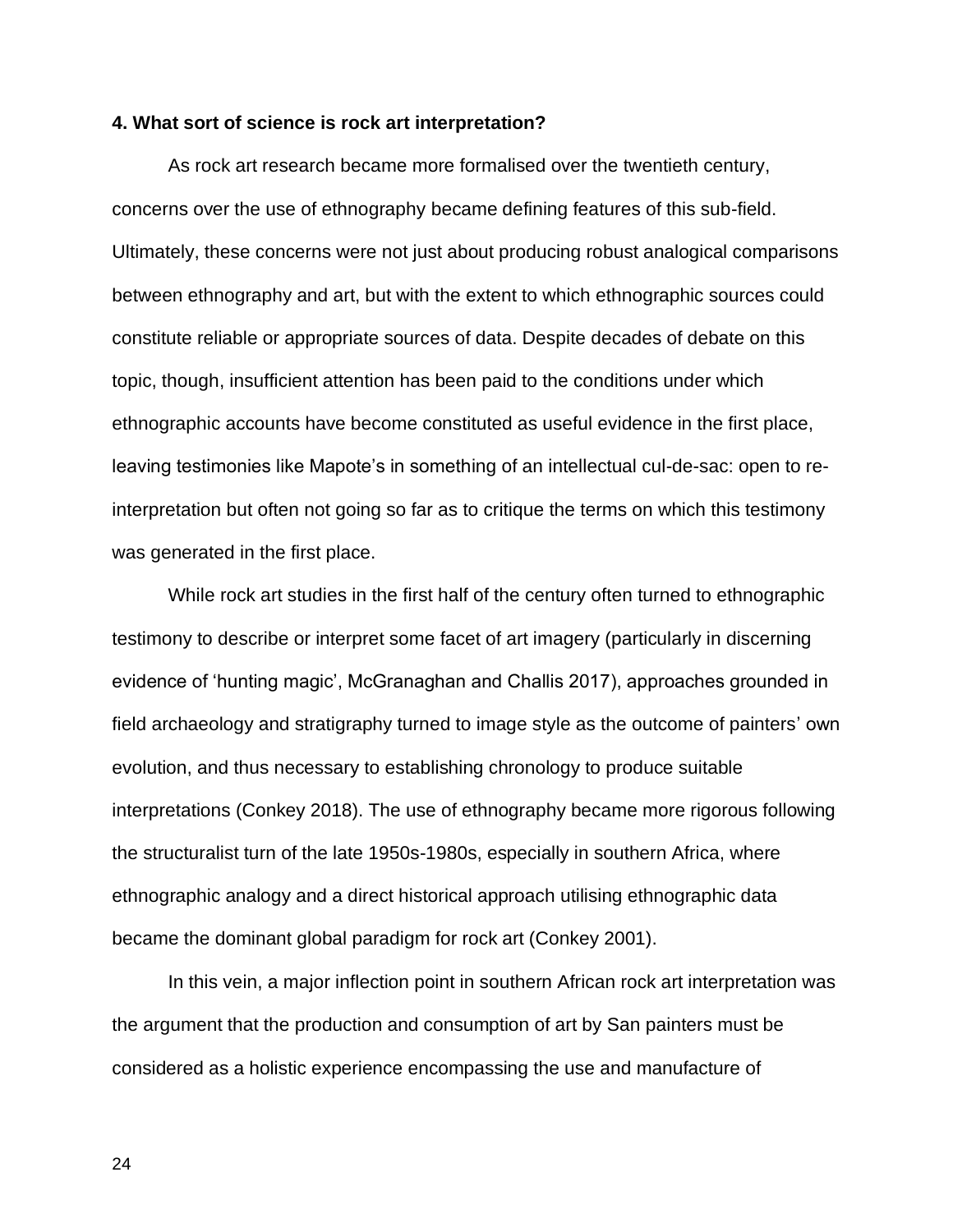pigments and painting implements, the interface with the rock face (as a 'veil' between worlds; Lewis-Williams and Dowson 1990), and the later viewing of the art (often including touching it). Mapote's Stone and testimony became significant in this context, as they constituted a rare and exhaustive account of pigment production and painting practice. Indeed, despite How's incomplete satisfaction with Mapote's authenticity, later scholarly interventions were able to identify facets of Mapote's testimony that were sufficiently consonant with a broader San ethnographic corpus as to render his information more useful than How had perhaps credited (e.g. Lewis-Williams 1995, 2001, 2002; Lewis-Williams and Pearce 2004: 101-102).

However, the less-than-Bushman parts of Mapote's biography (his association with Moorosi's Phuthi, for instance) were not relevant in this context and continued to fade from view. In this and subsequent scholarship, Mapote's position as an ethnographic informant was affirmed where his experiment was held up as an example of *Bushman* ideas – where his account of painting separately from 'more Bushman' relatives was treated as a wider tendency or traditional practice (Blundell 2004). Masitise's information is barely discussed in later scholarship.

Intersecting with the elaboration of the shamanistic paradigm, the late 1980s-2000s also saw heavier critiques of ethnographic analogy, especially concerning huntergatherers in southern Africa. Analogical reasoning in African contexts was in need of revision (not least for its invocation of sources freighted with racist epistemologies), and emergent details of the long-term interactions among diverse linguistic and cultural groups across the continent raised the question of whether modern hunter-gatherer communities were appropriate analogs for ancient ones, given the socio-economic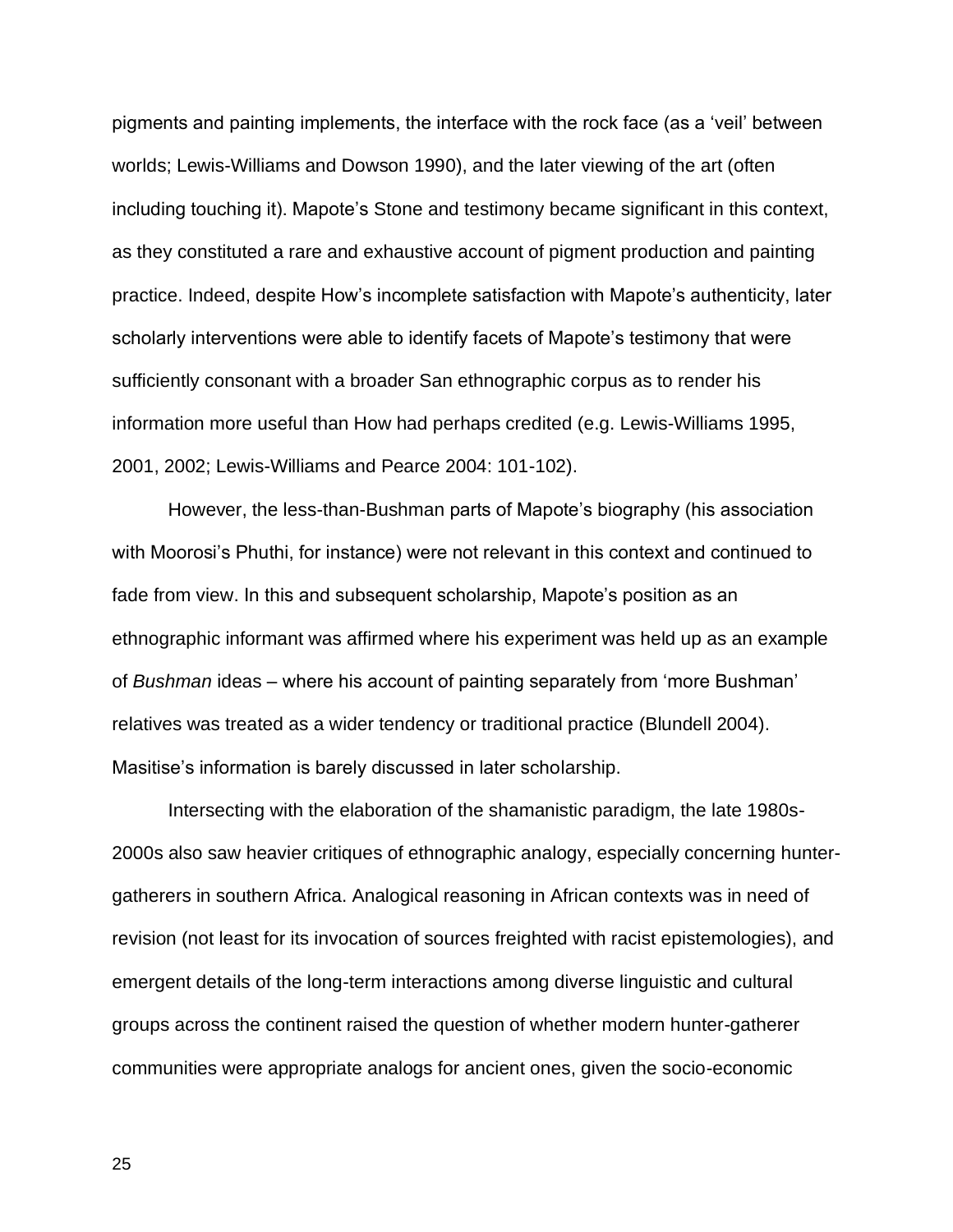transformations that the former had undergone (Jolly 1993; Hammond-Tooke 1998; Wilmsen and Denbow 1999). Mapote's testimony became a case study in this debate, as his account of socio-cultural mixing between San and Phuthi was taken as evidence not only of San acculturation, but of the difficulty of characterising creolised cultures (e.g. Jolly 1996).

Late twentieth-century revisionist calls concerning ethnographic analogies (especially those built from historical sources) focused more on the reliability and authenticity of the 'source' side of the analogy and the accuracy with which researchers were able to interpret ethnographic sources. We submit that relatively less focus has fallen on the epistemologies underpinning the production of the ethnographic record in the first place. That is, ethnographic accounts were accepted as *de facto* anthropological evidence rather than interrogated as to how they became evidence in the first place – which entails attention to the dynamics of knowledge production within historiographic analysis of scientific cultures.

This trend applies to rock art research globally. Despite decades of self-critique and revisionism there are still no universally-agreed methodologies for working with ethnography in rock art studies (Monney and Barrachini 2018). In the early 1990s, scholars distinguished between informed (utilising 'insider' perspectives on art meaning and production) and formal (studying the form of the art) interpretive approaches (Chippindale and Taçon 1998). The first of these, however, does not include a welldefined set of methods, nor does it encourage reflection on the epistemologies involved in interpreting ethnographic and visual sources together. Also sorely needed are efforts by archaeologists to re-trace primary evidence of field encounters and problematise the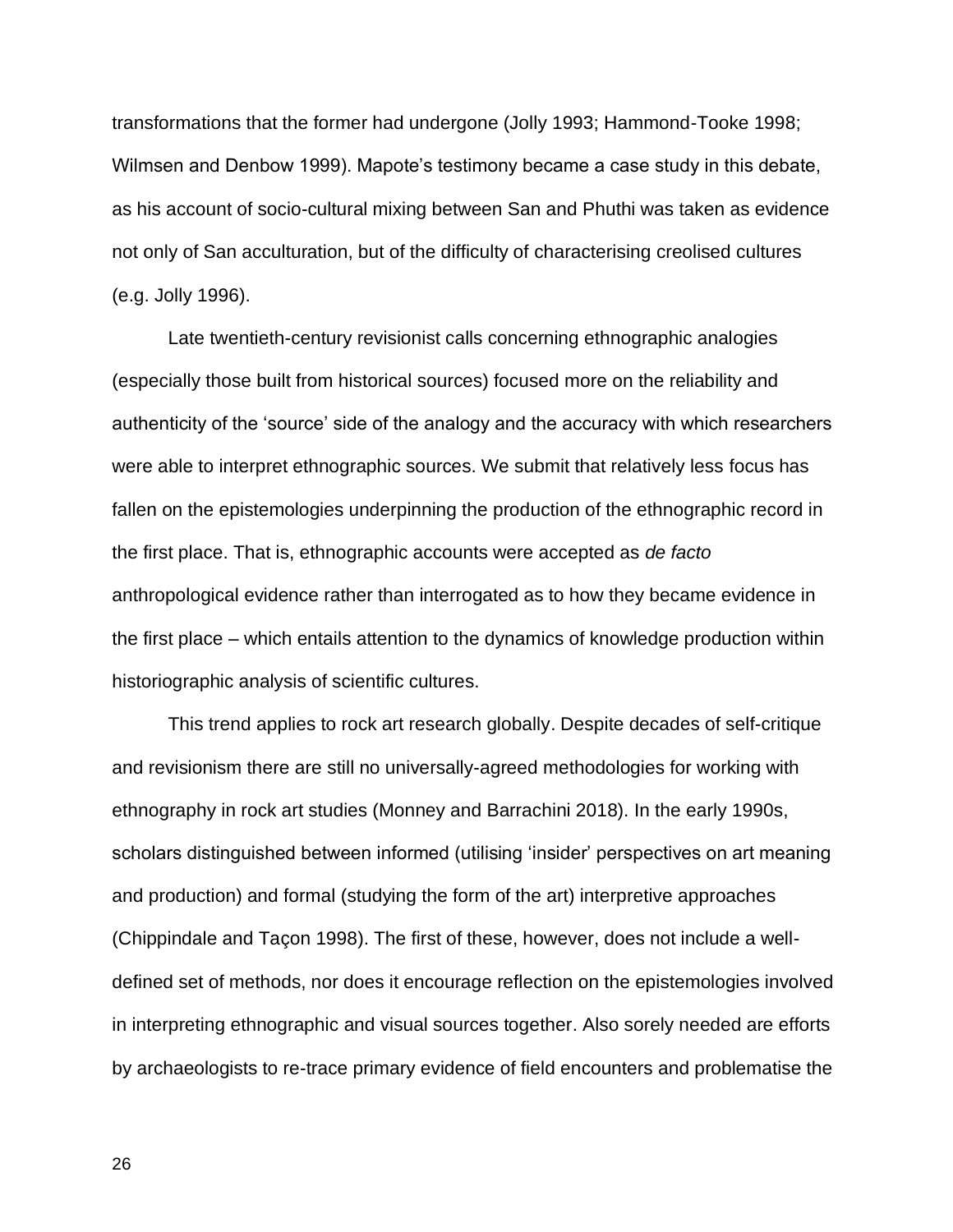nature of field and subject in them (but see McGranaghan et al. 2013; Monney 2015). Such an approach demands more critical, thorough, and innovative use of archival and museum sources; greater attention to the dynamics of knowledge production between collectors and interlocutors; and how those dynamics transform interlocutors from, for instance, skilled craftspeople into ethnographic subjects.

In Mapote's case, the ambiguous distinction between field assistant and informant, technician and subject is a reminder that the evidentiary usefulness of his contributions were contingent not just on How's intellectual orientation, but on subsequent engagements with her publication – how the products of archaeology's archival apparatus circulate among and give form to a knowledge community. This is not meant as an indictment of ethnographic analogy, nor as an exercise in fault-finding with shamanism. Instead, we draw attention to the intellectual imperative to re-trace histories and habits of knowledge production, especially when historical and ethnographic sources have a long afterlife. Such an approach would constitute the sort of intervention in rock art studies called for by Meg Conkey (2018): taking seriously a wider context of image production that includes experimental or commissioned work by craftspeople like Mapote.

### **5. Conclusion**

The encounter between Mapote and How, including the paintings it produced, is good to think with. We rarely have access to a window on the intimate dynamics of meetings like this and where such accounts exist they are not always so persistent in archaeological literature. Nancy Jacobs (2006: 567) has argued that 'sustained attention to knowledge systems can inappropriately reify difference and detract attention from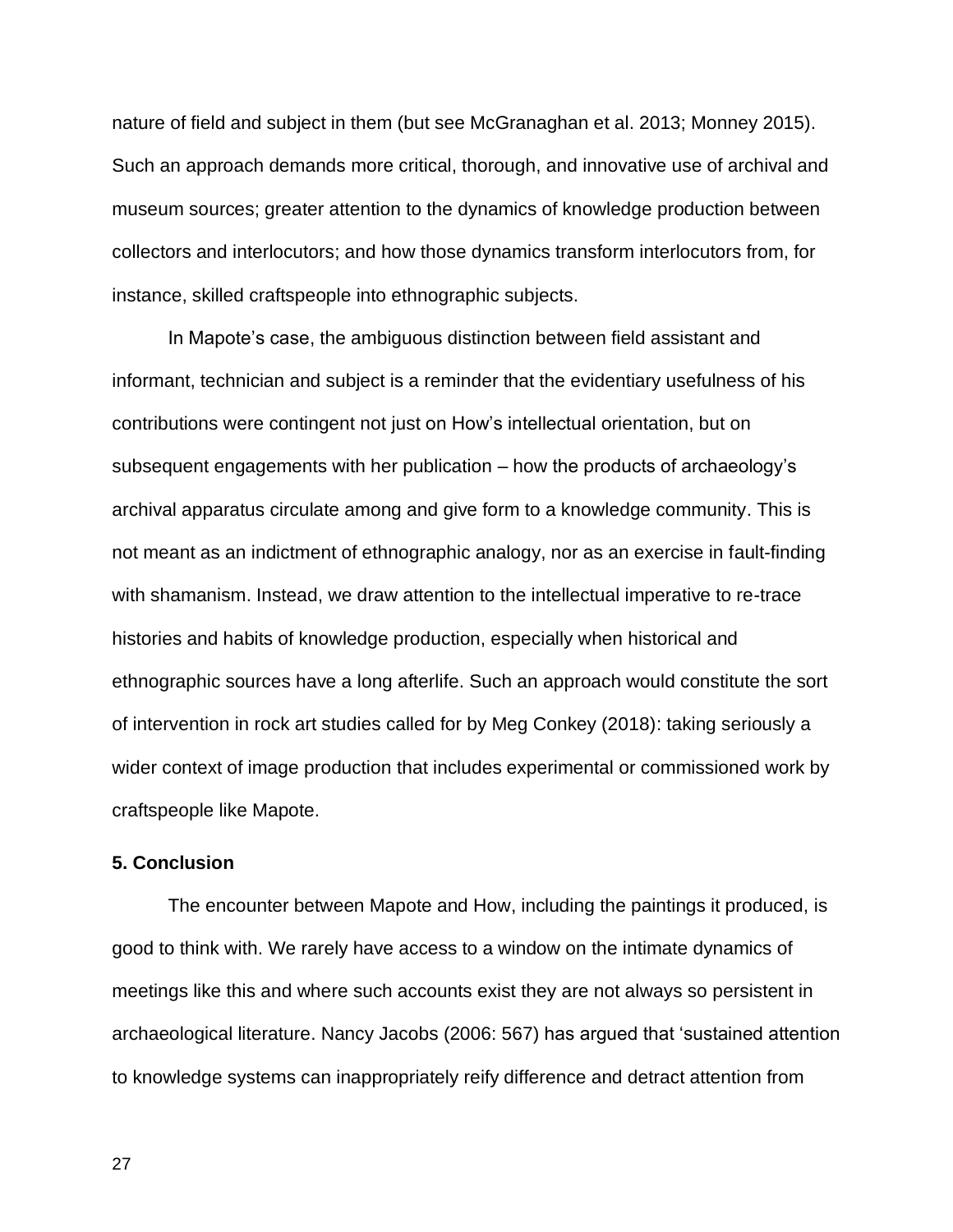practices'; rather than assuming that How initiated her project with fixed ideas about race and culture, it is fruitful to focus on how these ideas were shaped through the micropolitics of encounter with Mapote and others involved in producing *Mountain Bushmen*. In this case, How's awareness of what was necessary to demonstrate expertise and produce valid science fed into her choices to treat Mapote less like an assistant and more like an ethnographic informant – useful less for his expertise than for his ability to refract some sense of Bushman-ness. While she certainly was inclined to the latter view from the outset, her decisions on how to present Mapote's information; how to contextualise it within other examples of rock art; how to evaluate it relative to Masitise's art; and how to analyse it as a specimen represent her understanding of how to transform Mapote's knowledge into ethnographic and archaeological evidence. This understanding developed over the course of her reflection on the meetings with Mapote and Masitise, and was as much to do with her embeddedness within a network of amateur and professional scholars as with her personal interests and experiences (recalling her attachment to Mapote as an extension of her grandfather's work).

This process of making knowledge also entailed discarding information not deemed usable in ethnological science, and underscores the dehumanisation that accompanies such epistemic choices. Masitise's contributions were dismissed almost in their entirety and we are left with virtually no information about him beyond what How thought was relevant to her project: the narrative of the scene that he painted and some stray pieces of information about plant use. How accorded Mapote's information more value and went to greater lengths to document it faithfully, attempting to preserve it in detail befitting a vanishing resource. If we attempt to work backwards through the lens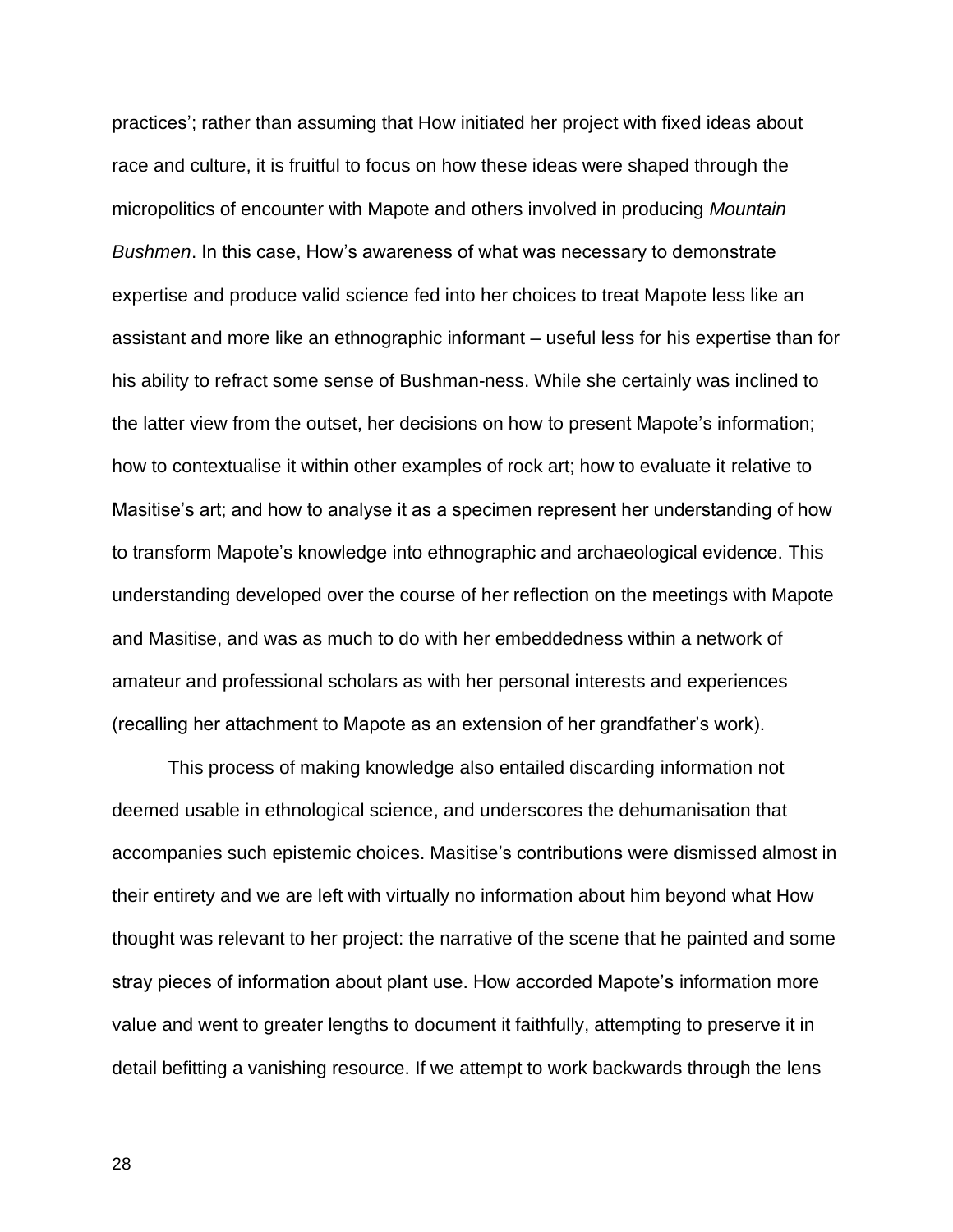of How's epistemic biases to recover Mapote's agency and backstory, we might read his contribution as attempting to relay his own theory of what it meant to live and work like a Bushman – a designation that could refer to a kind of personhood bounded by social status, subjugation, and language. We might also focus on Mapote's experiences as a member of a different marginalised community – Moorosi's Phuthi – seeking security and recognition in the wake of Moorosi's rebellion and his descendants' subsequent dispersal. We might consider that his return to Basutoland 50 years after his kin were subject to state-led violence and coerced labour to meet How entailed a significant risk for him (see King 2019).

Beyond attempting to find an 'un-filtered' version of Mapote's account, it is worth returning to Mavhunga's argument that innovation in Africa's long past is underexplored. Mapote and the encounter with How illustrate the need to recover scientific skill within sources and archives already embedded within the archaeological canon but obscured by our archival apparatus and the epistemologies it enables. Indeed, we submit that this apparatus can work to modify or obscure the micropolitics of encounter – we see this in action as How's field notes were shaped into a research publication – and that this erasure can easily be perpetuated in subsequent scholarship. In this sense, usability of Indigenous knowledge is a determination made at multiple points in the process of producing archaeological evidence: the field, the archive, the publication and its audience. Each of these is a major arena for interrogating how Indigenous expertise is acknowledged or marginalised, and each requires a specific suite of methodological interventions to understand these processes. In describing one example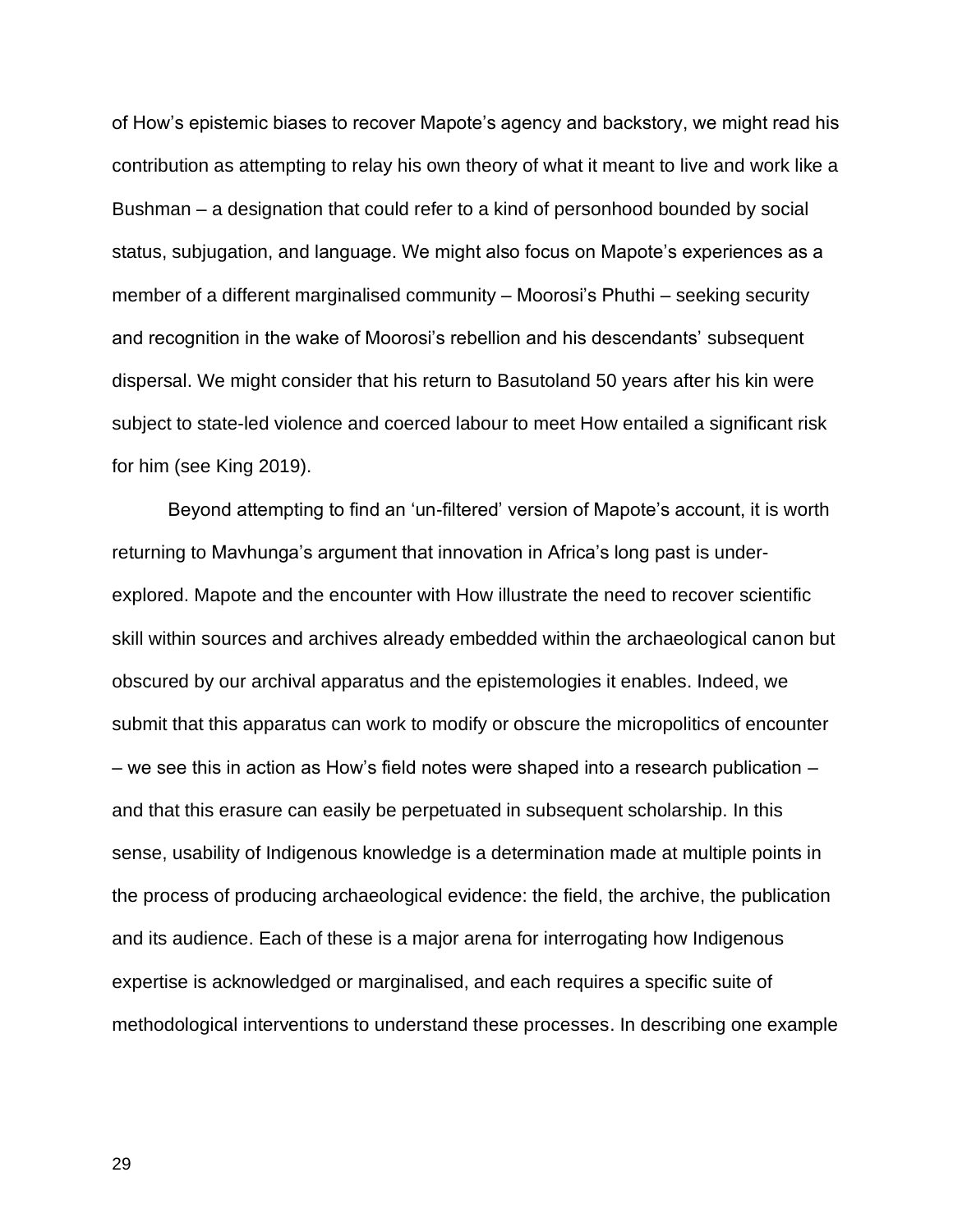in detail, we offer an example of such an intervention that has wide resonance with field

encounters – historical and contemporary – worldwide.

# **6. Acknowledgements**

We thank the Van der Byl family for making Mapote's Stone available for display and research. Mark McGranaghan provided helpful comments on earlier drafts of this paper. Thanks to Peter Mitchell for assistance in accessing reference materials amidst the constraints of the COVID-19 lockdown.

# **7. References**

Arbousset, T. & F. Daumas, 1846. *Narrative of an Exploratory Tour to the North-East of the Colony of the Cape of Good Hope*. Cape Town: A.S. Robertson, Heerengracht, Saul Solomon & Co.

Biko, S., 1987. *I Write What I Like*. Oxford: Heinemann Educational Publishers.

Bleek, D.F., 1956. *A Bushman Dictionary*. New Haven: American Oriental Society.

Blundell, G., 2004. *Nqabayo's Nomansland: San Rock Art and the Somatic Past*. Uppsala: Uppsala University Press.

Challis, S., 2012. Creolisation on the nineteenth-century frontiers of southern Africa: a case study of the AmaTola 'Bushmen' in the Maloti-Drakensberg. *Journal of Southern African Studies* 38(2), 265-80.

Challis, S., 2018. Creolization in the investigation of rock art of the colonial era, in *Oxford Handbook of the Archaeology and Anthropology of Rock Art*, eds. B. David & I.J. McNiven. Oxford: Oxford University Press, 611-634.

Chippindale, C. & P.S.C. Taçon, 1998. An archaeology of rock art through informed methods and formal methods, in *The Archaeology of Rock-Art*, eds. C. Chippindale & P.S.C. Tacon. Cambridge: Cambridge University Press, 1-10.

Christol, F., 1911. *L'art dans L'Afrique Australe: Impressions et Souvenirs de Mission*. Paris: Berger-Levrault.

Conkey, M., 2001. Structural and semiotic approaches, in *Handbook of Rock Art Research*, ed. D.S. Whitley. Walnut Creek, CA: AltaMira, 273-311.

Conkey, M., 2018. Interpretive frameworks and the study of the rock arts, in *Oxford Handbook of the Archaeology and Anthropology of Rock Art*, eds. B. David & I.J. McNiven. Oxford: Oxford University Press, 25-50.

Cunningham, J.J. & S. MacEachern, 2016. Ethnoarchaeology as slow science. *World Archaeology* 48 (5), 628-641.

Daston, L. & P. Galison, 1992. The image of objectivity. *Representations* 40, 81-128.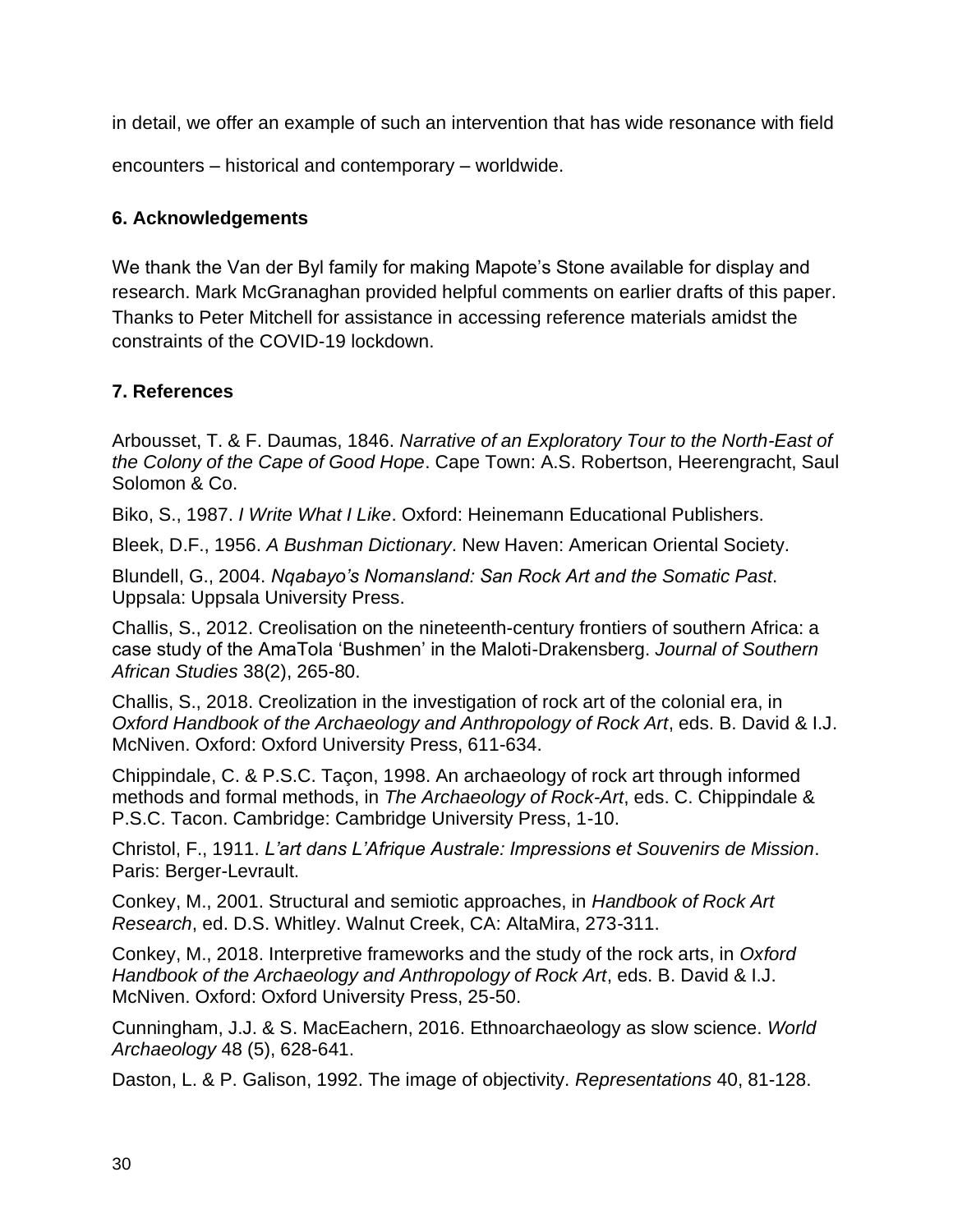Dubow, S., 2004. Earth history, natural history, and prehistory at the Cape, 1860-1875. *Comparative Studies in Society and History* 46, 107-133.

Dubow, S., 2006. *A Commonwealth of Knowledge: Science, Sensibility, and White South Africa 1920-2000*. Oxford: Oxford University Press.

Dubow, S., 2019. Henri Breuil and the imagination of prehistory: 'mixing up rubble, trouble and stratification'. *South African Archaeological Society Goodwin Series* 12, 31- 43.

Ellenberger, D.F. & J.C. MacGregor, 1912. *History of the Basuto, Ancient and Modern*. Morija: Morija Museum and Archives.

Fredriksen, P.D. & F. Bandama, 2016. The mobility of memory: space/knowledge dynamics in rural potting workshops in Limpopo Province, South Africa. *Azania: Archaeological Research in Africa* 51 (4), 489-506.

Gosselain, O.P. (2016). To hell with ethnoarchaeology! *Archaeological Dialogues* 23 (2), 215-228.

Gruber, J.W., 1970. Ethnographic salvage and the shaping of anthropology. *American Anthropologist* 72 (6), 1289-1299.

Hammond-Tooke, W.D., 1998. Selective borrowing? The possibility of San shamanistic influence on southern Bantu divination and healing practices. *South African Archaeological Bulletin* 53, 9-15.

Hountondji, P.J., 1995. Producing knowledge in Africa today: the second Bashorun M.K.O. Abiola distinguished lecture. *African Studies Review* 38 (3), 1-10.

How, M.W., 1962. *Mountain Bushmen of Basutoland*. Pretoria: J.L. Van Schaik Ltd.

Jacobs, N.J., 2006. The intimate politics of ornithology in colonial Africa. *Comparative Studies in Society and History* 48 (3), 564-603.

Jewsiewicki, B., 1982. African historical studies academic knowledge as 'usable past' and radical scholarship. *African Studies Review* 32 (3), 1-76.

Jolly, P., 1993. Strangers to brothers: interaction between south-eastern San and southern Nguni/Sotho societies. MA diss, University of Cape Town.

Jolly, P., 1996. Symbiotic interactions between black farmers and south-eastern San: implications for southern African rock art studies, ethnographic analogy and huntergatherer identity. *Current Anthropology* 37, 277-306.

King, R., 2015. 'A loyal liking for fair play': Joseph Millerd Orpen and knowledge production in the Cape Colony. *South African Historical Journal* 67(4), 410-32.

King, R., 2018. Histoire embrouillée: making material histories in southern Africa. *History and Anthropology* 29, 599-619.

King, R., 2019. *Outlaws, Anxiety, and Disorder in Southern Africa: Material Histories of the Maloti-Drakensberg*. London: Palgrave Macmillan.

Lane, P.J., 2011. Possibilities for a postcolonial archaeology in sub-Saharan Africa: indigenous and usable pasts. *World Archaeology* 43, 7-25.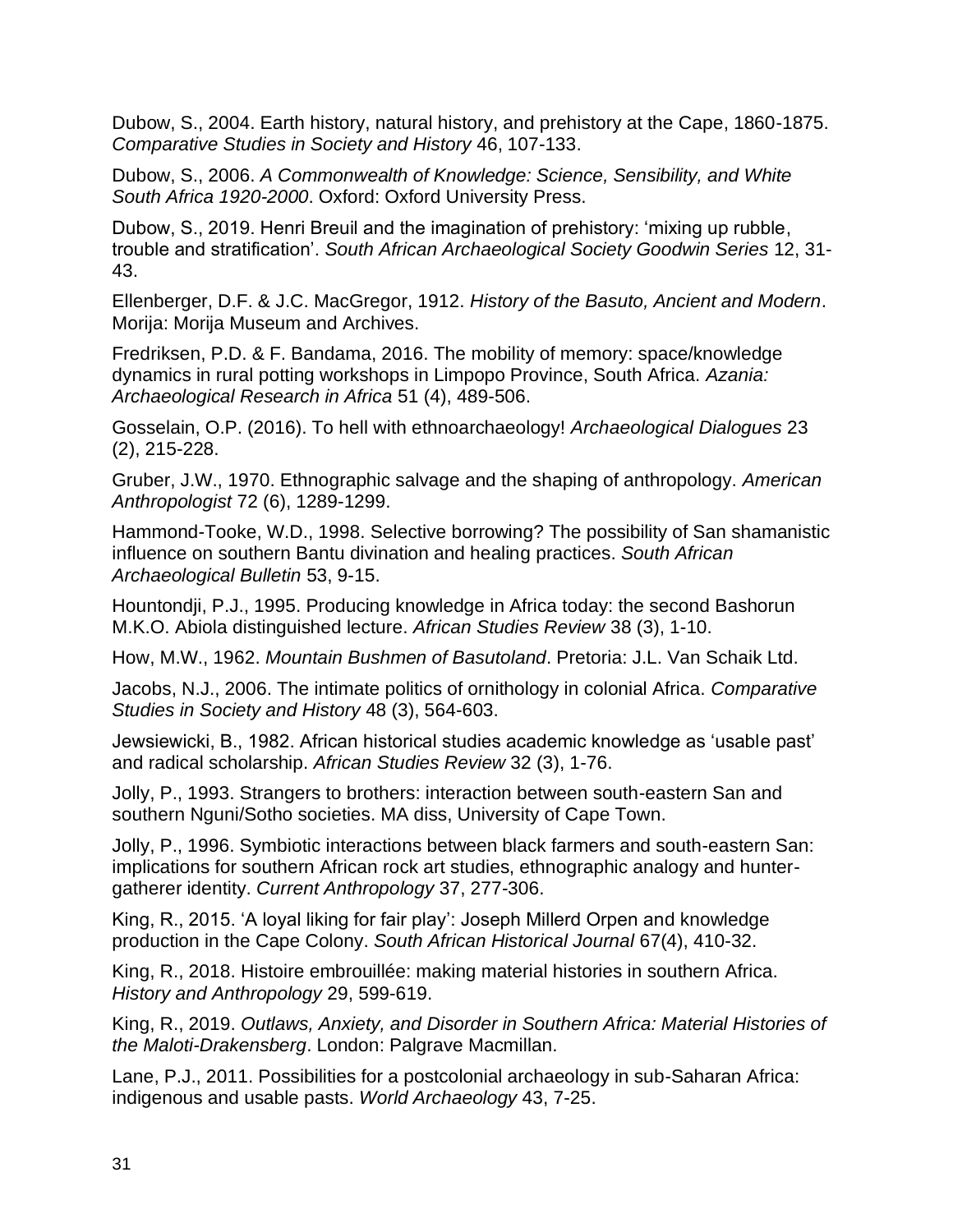Latour, B., 1987. *Science in Action: How to Follow Scientists and Engineers through Society*. Cambridge, MA: Harvard University Press.

Lewis-Williams, J.D., 1981. *Believing and Seeing: Symbolic Meanings in Southern San Rock Paintings*. London: Academic Press.

Lewis-Williams, J.D., 1995. Modelling the production and consumption of rock art. *South African Archaeolog*ical Bulletin 50 (162), 143-154.

Lewis-Williams, J. D. 2001. Southern African shamanistic rock art in its social and cognitive contexts, in *The Archaeology of Shamanism*, ed. N.S. Price. London: Routledge, 17–39.

Lewis-Williams, J.D., 2002. *A Cosmos in Stone: Interpreting Religion and Society through Rock Art*. Walnut Creek, CA: AltaMira.

Lewis-Williams, J.D. & T.A. Dowson, 1990. Through the veil: San rock paintings and the rock face. *South African Archaeological Bulletin* 45 (151), 5-16.

Lewis-Williams, J. D. and Pearce, D. G. 2004. *San Spirituality: Roots, Expression, and Social Consequences*. Walnut Creek, CA: AltaMira.

Lyons, D. & J. Casey, 2016. It's a material world: the critical and on-going value of ethnoarchaeology in understanding variation, change and materiality. *World Archaeology* 48 (5), 609-627.

Mallen, L., 2008. Rock art and identity in the north Eastern Cape Province. MA diss., University of the Witwatersrand.

Masolo, D.A., 1991. An archaeology of African knowledge: a discussion of V.Y. Mudimbe. *Callaloo* 14 (4), 998-1011.

Masolo, D.A., 2003. Philosophy and indigenous knowledge: an African perspective. *Africa Today* 50 (2), 21-38.

Mavhunga, C.C., 2017. Introduction: what do science, technology, and innovation mean from Africa?, in *What Do Science, Technology, and Innovation Mean from Africa?*, ed. C.C. Mavhunga. Boston: MIT Press, 1-27.

McGranaghan, M., 2016. The death of the agama lizard: the historical significances of a multi-authored rock-art site in the Northern Cape (South Africa). *Cambridge Archaeological Journal* 26(1), 157-79.

McGranaghan, M. & S. Challis, 2017. Reconfiguring hunting magic: southern Bushman (San) perspectives on taming and their implications for understanding rock art. *Cambridge Archaeological Journal* 26 (4), 579-599.

McGranaghan, M., S. Challis, & J.D. Lewis-Williams, 2013. Joseph Millerd Orpen's 'A glimpse into the mythology of the Maluti Bushmen': a contextual introduction and republished text. *Southern African Humanities* 25 (1), 137-166.

Mitchell, P., 2010. Making history at Sehonghong: Soai and the last Bushman occupants of his shelter. *Southern African Humanities*, 22, 149-170.

Monney, J., 2015. Les miroirs imparfaits: une approche anthropologique de l'art rupestre. PhD diss, Universite Paris Ouest Nanterre.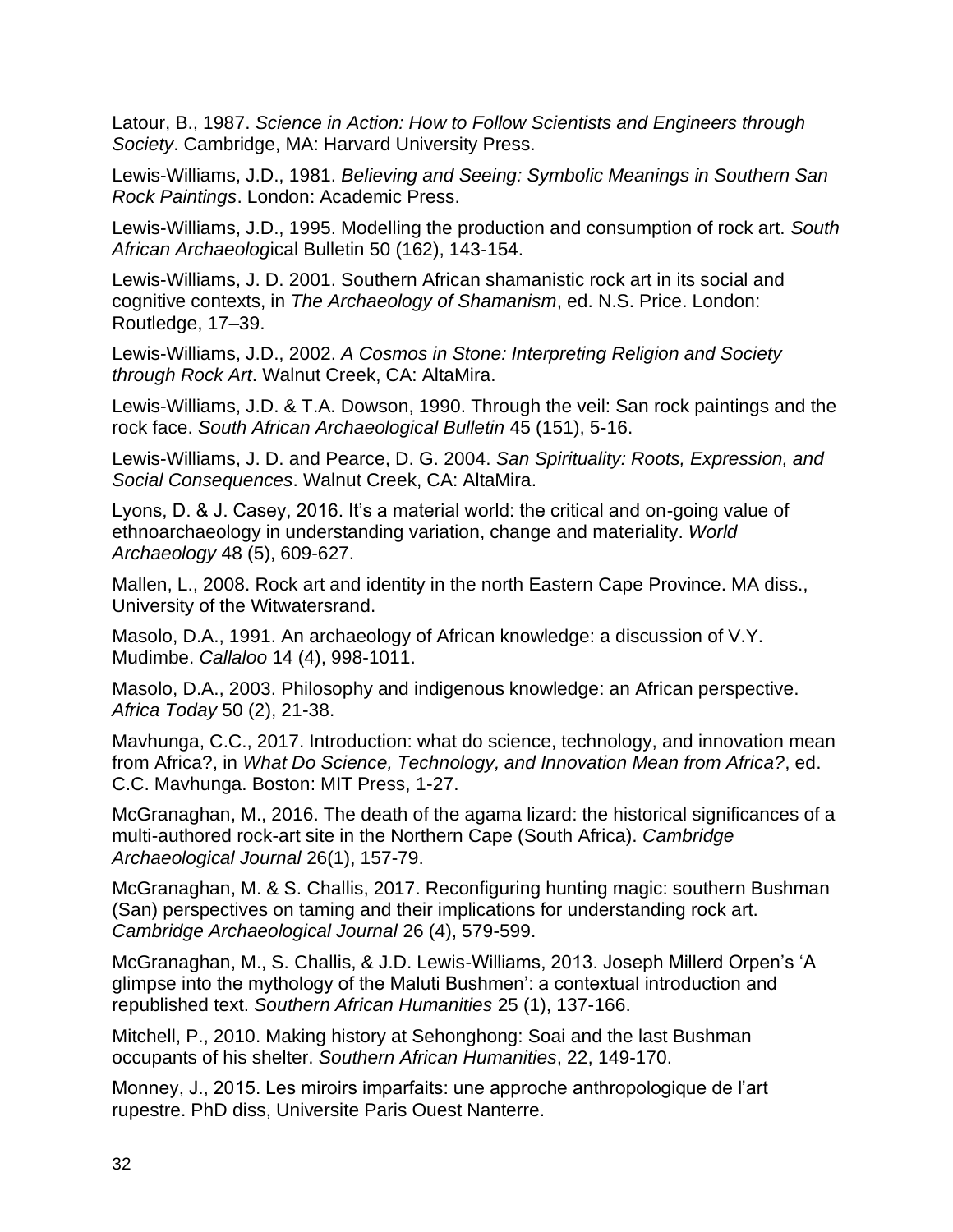Monney, J. & L. Baracchini, 2018. The production of ethnographic records and their use in rock art research, in *Oxford Handbook of the Archaeology and Anthropology of Rock Art*, eds. B. David & I.J. McNiven. Oxford: Oxford University Press, 529-544.

Morelli, E., 2019. 'Have you ever captured anything for your parents?' War, captivity, and slavery on the precolonial southern African Highveld, c. 1800-71. *Journal of African History* 60 (1), 45-65.

Mudimbe, V.Y., 1988. *The Invention of Africa: Gnosis, Philosophy, and the Order of Knowledge*. Bloomington: Indiana University Press.

Ranger, T.O., 1976. Toward a usable African past. In *African Studies since 1945: a tribute to Basil Davidson*, ed. C.H. Fyfe. London: Longman, 28-39.

Riggs, C., 2017. Objects in the photographic archive: between the field and the museum in Egyptian archaeology. *Museum History Journal* 10 (2), 140-161.

Rosaldo, R., 1993 (1989). *Culture and Truth: The Remaking of Social Analysis*. Boston: Beacon Press.

Schlanger, N., 2002. Making the past for South Africa's future: the prehistory of Field-Marshal Smuts (1920s-1940s). *Antiquity* 76 (291), 200-209.

Schlanger, N., 2019. Recomposing identities: prehistory and human origins from Jan Christiaan Smuts to Thabo Mbeki. *South African Archaeological Society Goodwin Series* 12, 22-30.

Schumaker, L., 2001. *Africanizing Anthropology: Fieldwork, Networks, and the Making of Cultural Knowledge in Central Africa*. Durham: Duke University Press.

Spivak, G.C., 1999. *A Critique of Postcolonial Reason: Toward a History of the Vanishing Present*. Cambridge, MA: Harvard University Press.

Stoler, A., 2009. *Along the Archival Grain: Epistemic Anxieties and Colonial Common Sense*. Princeton: Princeton University Press.

Roddick, A.P. & A.B. Stahl (eds.), 2016. *Knowledge in Motion: Constellations of Learning across Time and Place*. Tucson: University of Arizona Press.

Stevenson, A., E. Libonati, & J. Baines, 2017. Introduction - object habits: legacies of fieldwork and the museum. *Museum History Journal* 10 (2), 113-126.

Stump, D., 2013. On applied archaeology, indigenous knowledge, and the usable past. *Current Anthropology* 54 (3), 268-298.

Weintroub, J., 2009. Sisters at the rockface - the Van der Riet twins and Dorothea Bleek's rock art research and publishing, 1932-1940. *African Studies* 68 (3), 402-428.

Whitley, D.S., 2001. Rock art and rock art research in worldwide perspective: an introduction, in *Handbook of Rock Art Research*, ed. D.S. Whitley. Walnut Creek, CA: AltaMira, 7-51.

Wilmsen, E.N & J.R. Denbow, 1999. Paradigmatic history of San-speaking peoples and current attempts at revision. *Current Anthropology* 31 (5), 489-524.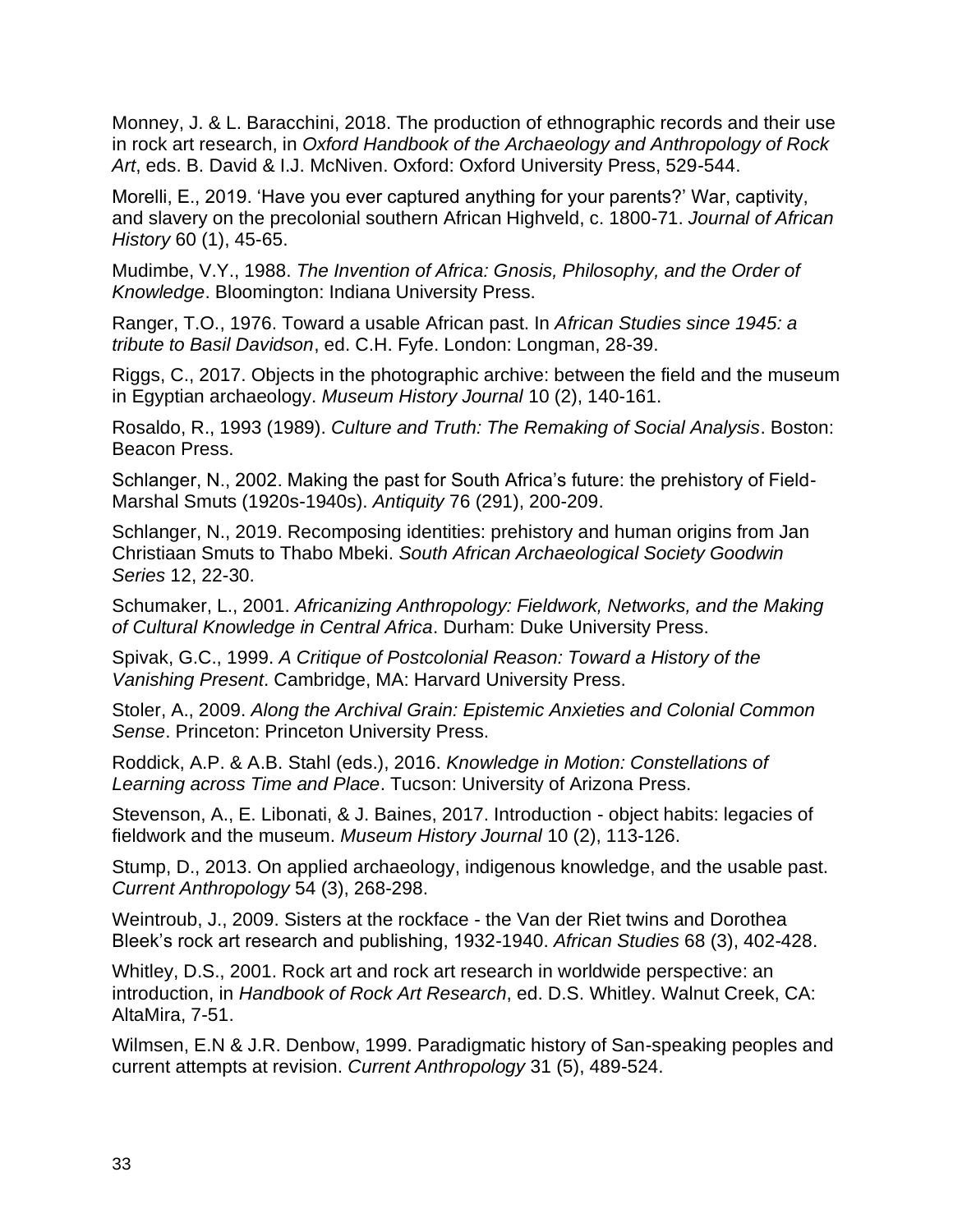Wintjes, J., 2017. Frobenius discovered before crossing Limpopo Ruins, Ancient Fortificated Settlements, Beautiful Pottery Mountains Stop. *de arte* 52 (1), 31-67.

Witelson, D., 2018. Frogs or people: Dorothea Bleek and a genealogy of ideas in rock art research. *Azania: Archaeological Research in Africa* 53 (2), 185-208.

# 8. Author biographies

Rachel King is Lecturer in Cultural Heritage Studies at the Institute of Archaeology, University College London. She is the author of *Outlaws, Anxiety, and Disorder in Southern Africa* and co-editor of *The Pasts and Presence of Art in South Africa*. Her research interests include the history of scientific thought about race, culture, and development in southern Africa.

Adelphine Bonneau is Visiting Associate Professor at Université du Québec à Chicoutimi and Banting Postdoctoral Research Fellow at the School of Archaeology, University of Oxford (Grant 201709BPF-393713-294819). She specialises chemical characterisation and radiocarbon dating of rock art pigments.

David Pearce is Associate Professor at the Rock Art Research Institute, University of the Witwatersrand. His research is wide-ranging, and has included interpretations of hunter-gatherer religion through rock art imagery and new methods for chronologically constraining such images.

# **9. Figure captions**

Figure 1. Map showing the location of places mentioned in the text.

Figure 2. Re-drawing of Mapote's Stone. Re-drawing by Kiah Johnson.

Figure 3. Newspaper clipping announcing the publication of *Mountain Bushmen* with a photograph of How alongside Mapote's Stone. *The Pretoria News*, 20 March 1962.

<sup>10</sup> *Ibid.*, 12-13.

<sup>1</sup> Morija Museum and Archives (henceforth MMA), David-Frédéric Ellenberger Papers (henceforth DFEP), 'Mountain Bushmen of Basutoland' manuscript, p. 1, 3.

<sup>2</sup> *Ibid*., 6.

<sup>3</sup> *Ibid*., 10.

<sup>4</sup> *Ibid.*, 11

<sup>5</sup> *Ibid.,* 10-11, 21-22.

<sup>6</sup> MMA, Marion Walsham How Papers (henceforth MWHP), 'Notes taken end of November 1930 from Mapote the son of Moorosi at Qachas Nek'.

<sup>7</sup> MMA, DFEP, 'Mountain Bushmen of Basutoland' manuscript, p. 13

<sup>8</sup> *Ibid*., 13.

<sup>9</sup> *Ibid*., 13-15.

<sup>11</sup> *Ibid.*, 14.